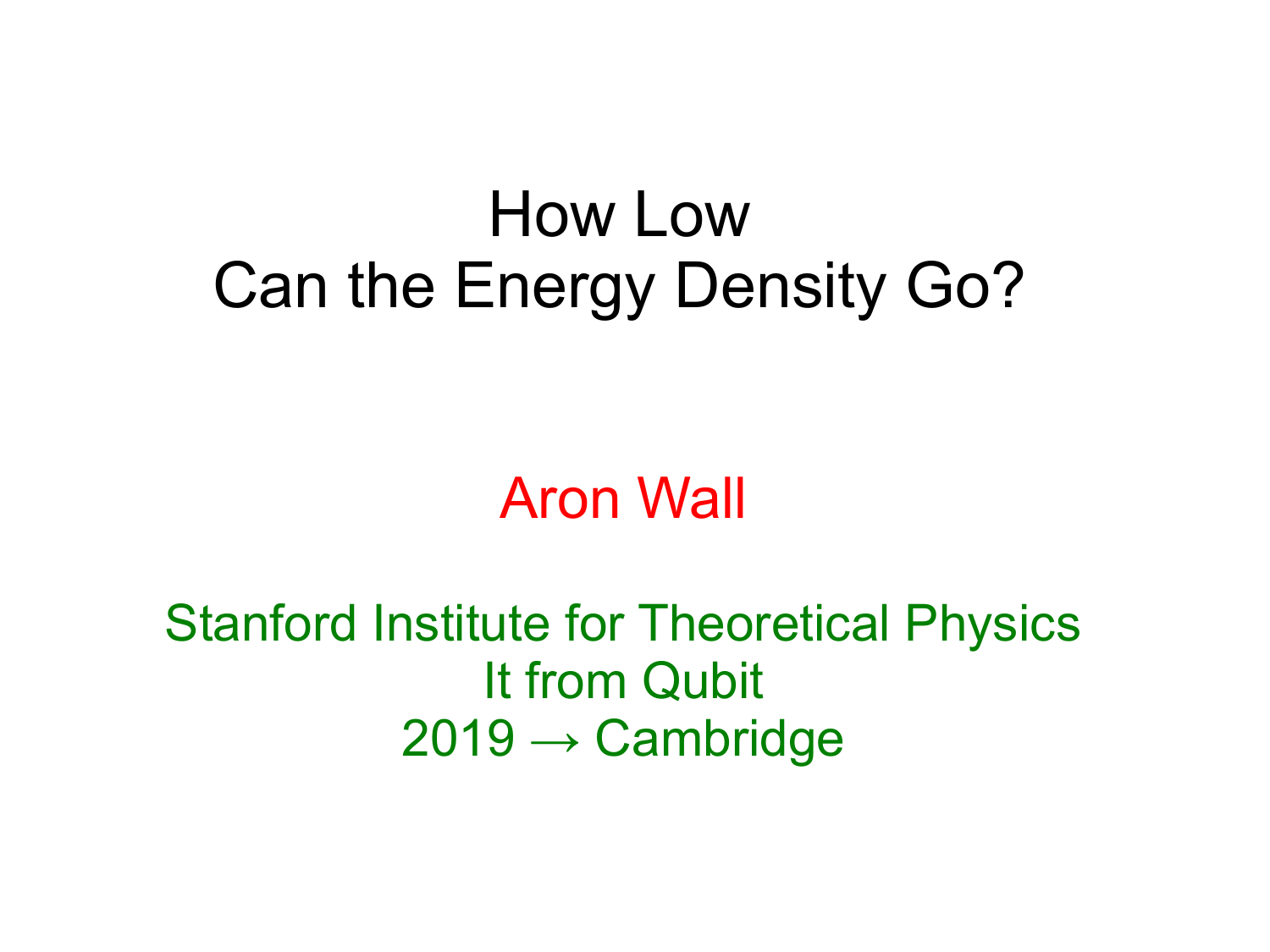#### **Einstein Field Equation:**

$$
R_{\mu\nu} - (1/2)g_{\mu\nu}R = 8\pi G T_{\mu\nu}
$$

stress-energy tensor curvature of spacetime<br>of matter fields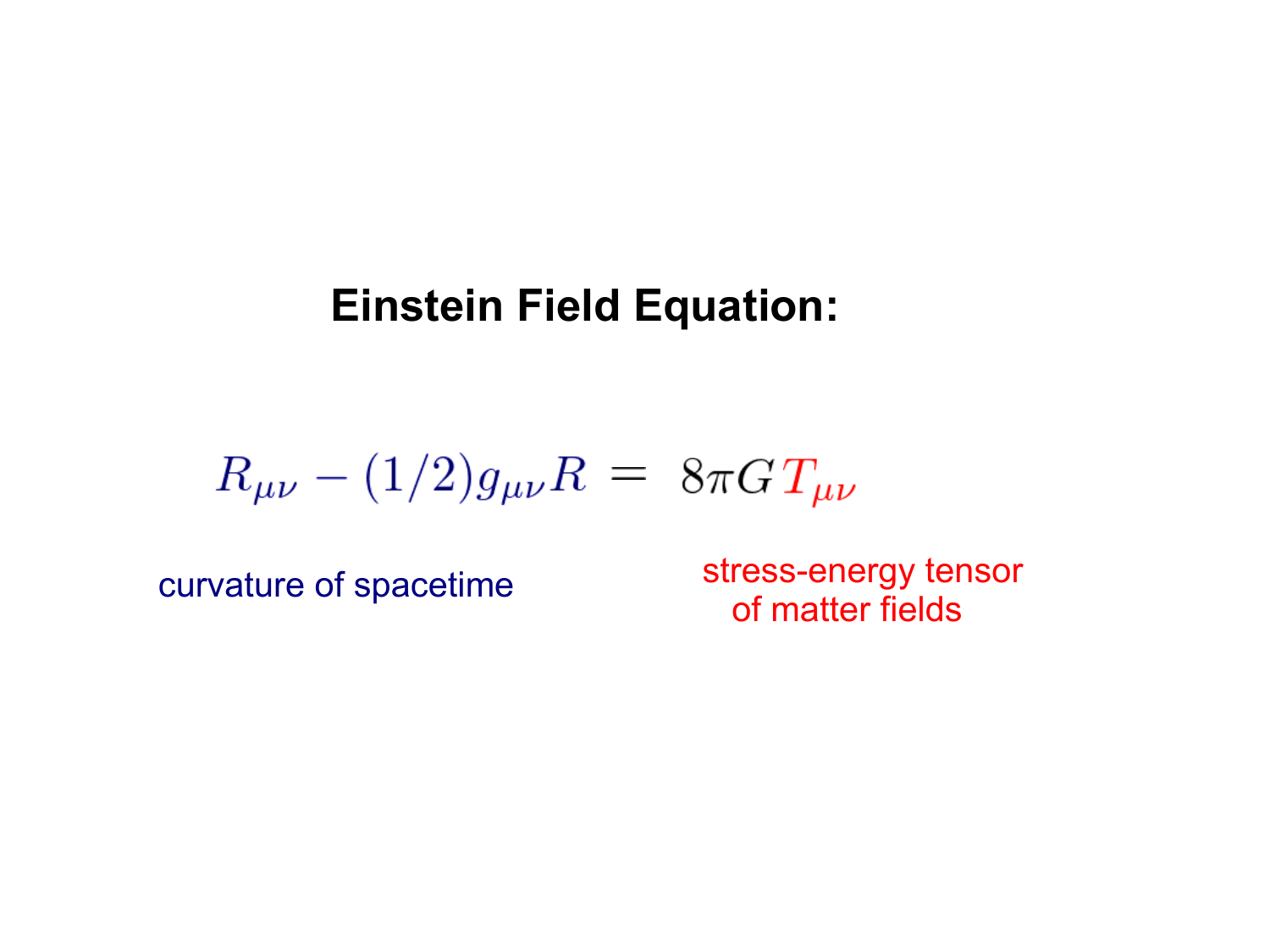## Stress-Energy Tensor

the stress-energy tensor is a 4x4 symmetric matrix; can be interpreted in a "local inertial coordinate system" (t, x, y, z) as:

|              |                |                                 |                            | Z        |
|--------------|----------------|---------------------------------|----------------------------|----------|
|              | $T_{tt}$       | $T_{tx}$                        | $T_{ty}$                   | $T_{tz}$ |
| $T_{\mu\nu}$ | $\alpha$       |                                 | $T_{xx}$ $T_{xy}$ $T_{xz}$ |          |
|              | $\overline{a}$ | $\boldsymbol{\mu}$              | $T_{yy}$                   | $T_{yz}$ |
|              | $\alpha$       | $\pmb{\epsilon} \pmb{\epsilon}$ | $\alpha$                   | $T_{zz}$ |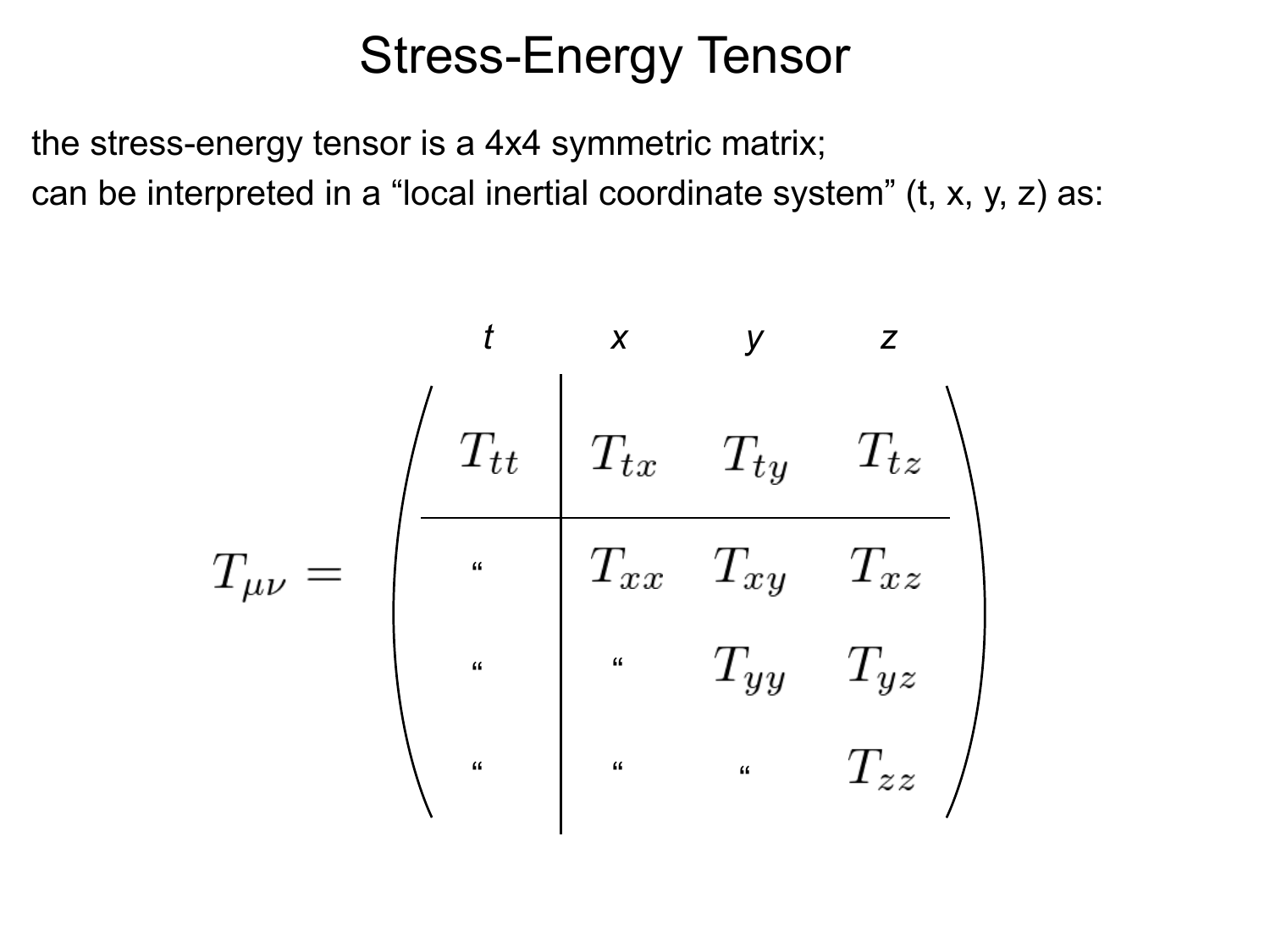## Stress-Energy Tensor

the stress-energy tensor is a 4x4 symmetric matrix; can be interpreted in a "local inertial coordinate system" (t, x, y, z) as:

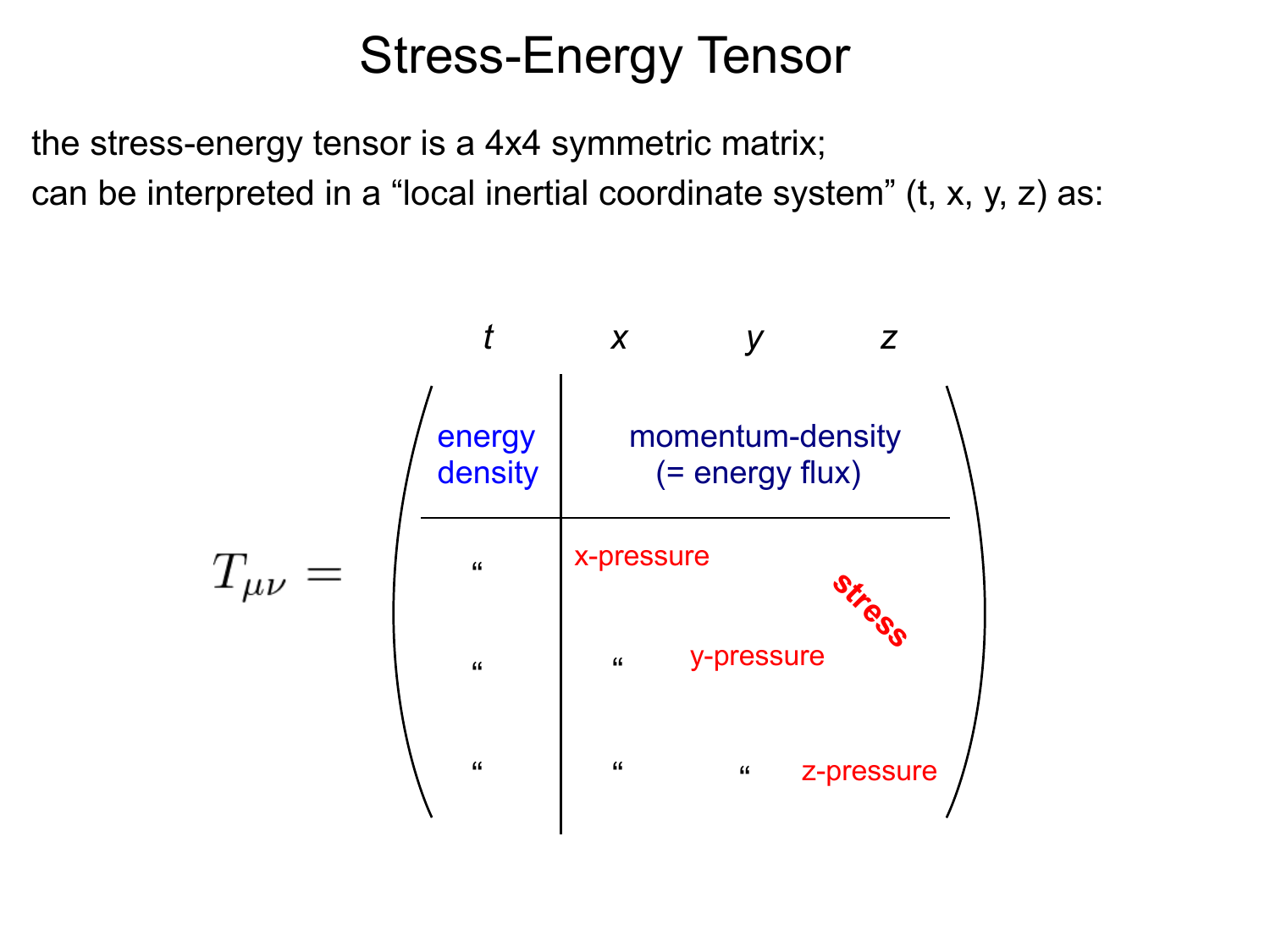Spacetime geometry is not fixed *a priori* —what spacetimes are allowed?

If there are no restrictions on  $T_{\mu\nu}$ , Einstein's Equation has no content, and *any* geometry you like could be a solution:

$$
g_{\mu\nu} = ?
$$

Many science fiction possibilities...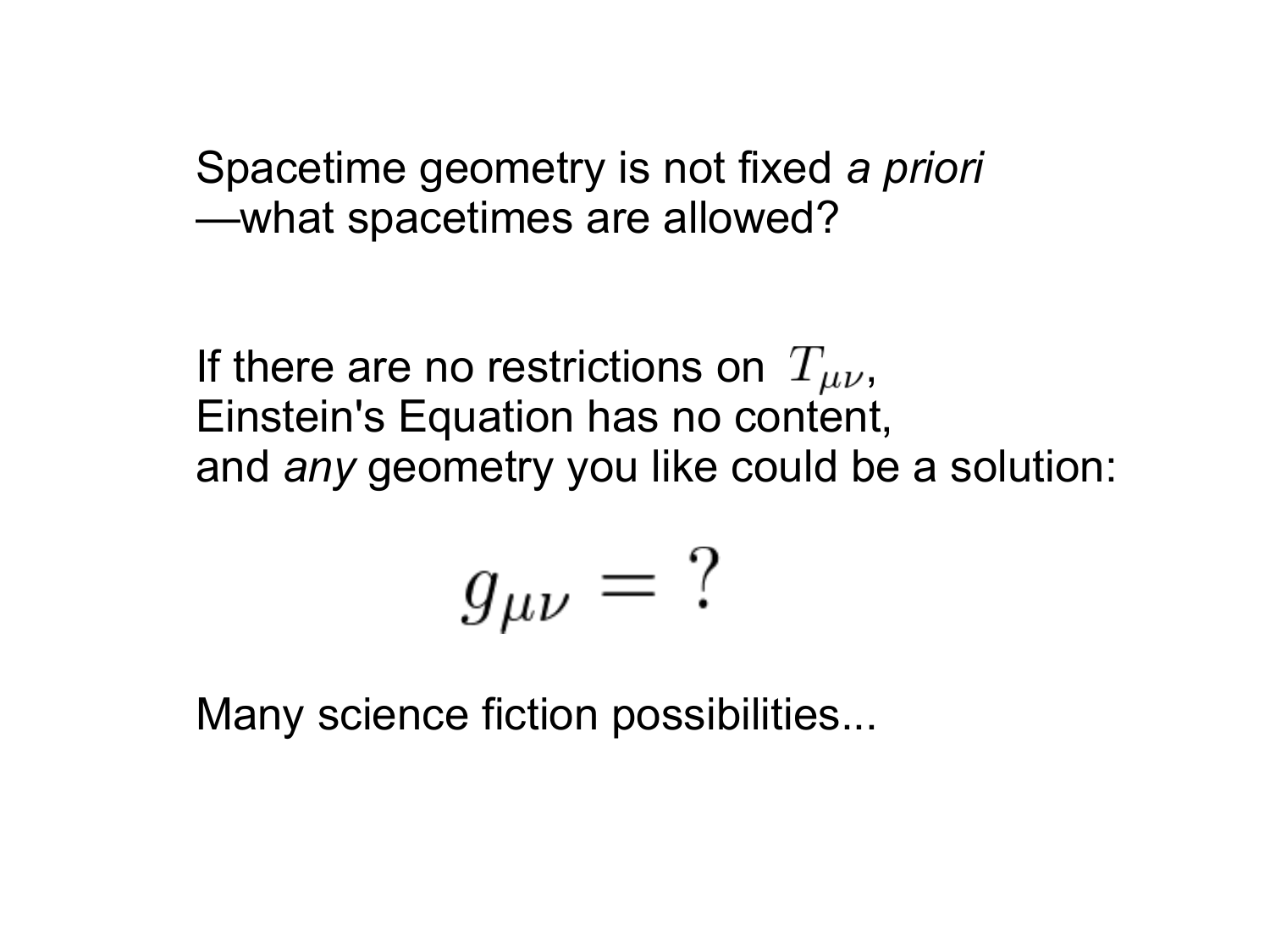## TRAVERSABLE WORMHOLES

for getting to another universe, or elsewhere in our own

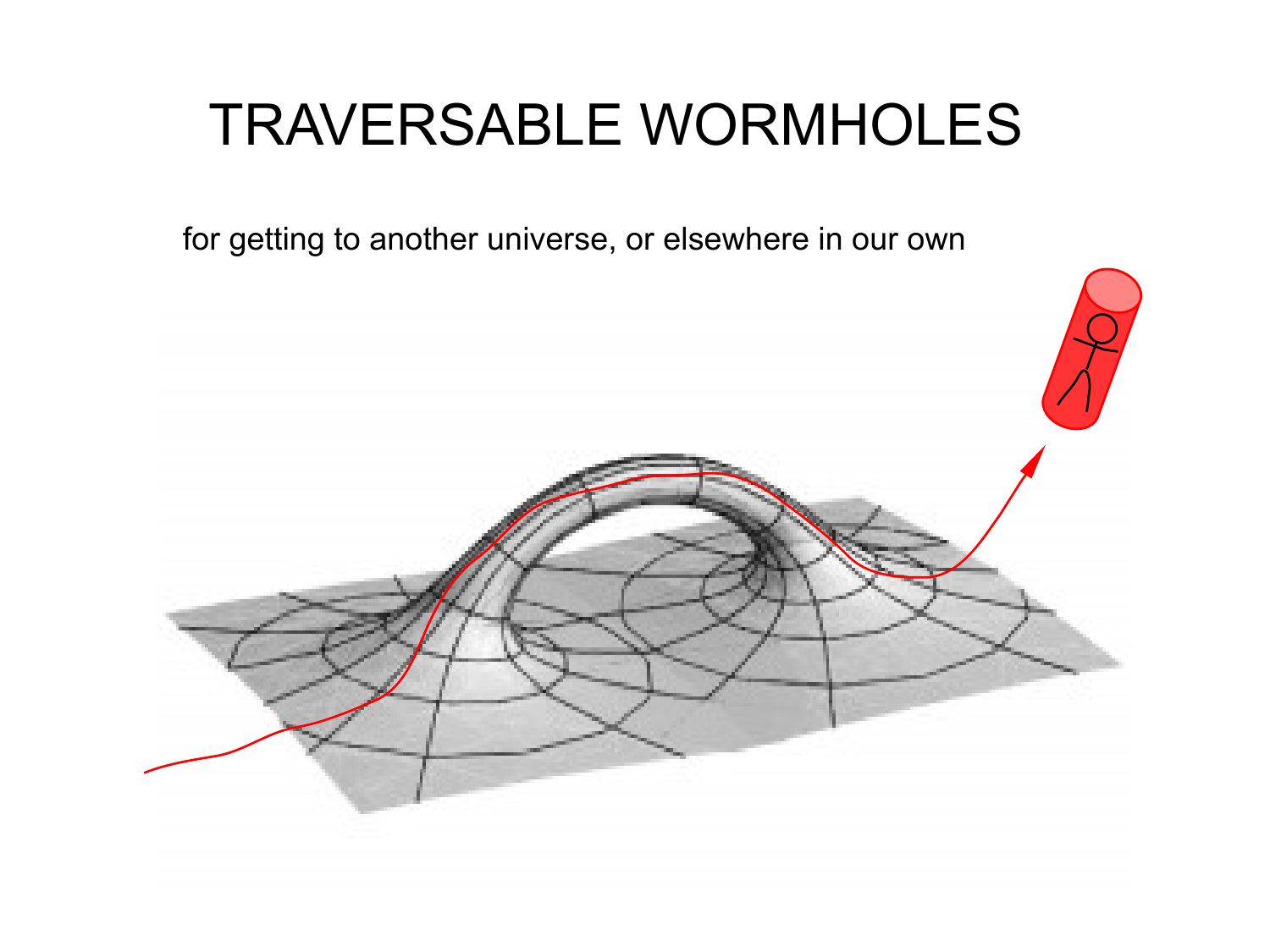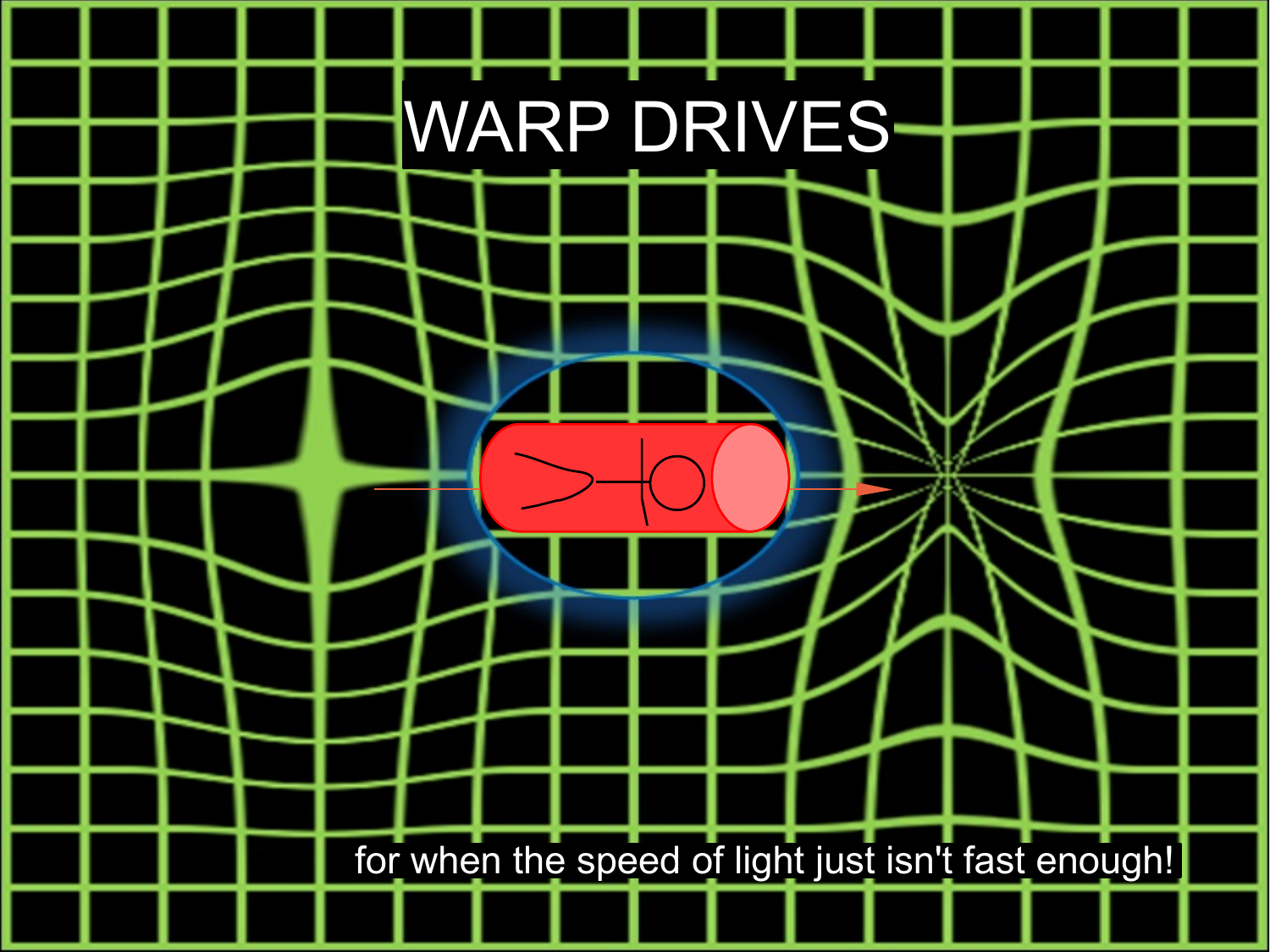and worst of all:

highly curved

spacetime

# TIME MACHINES

for killing your grandfather before you are born (and otherwise making a nuisance of yourself)

could go around a "closed timelike curve" and meet yourself at an earlier time

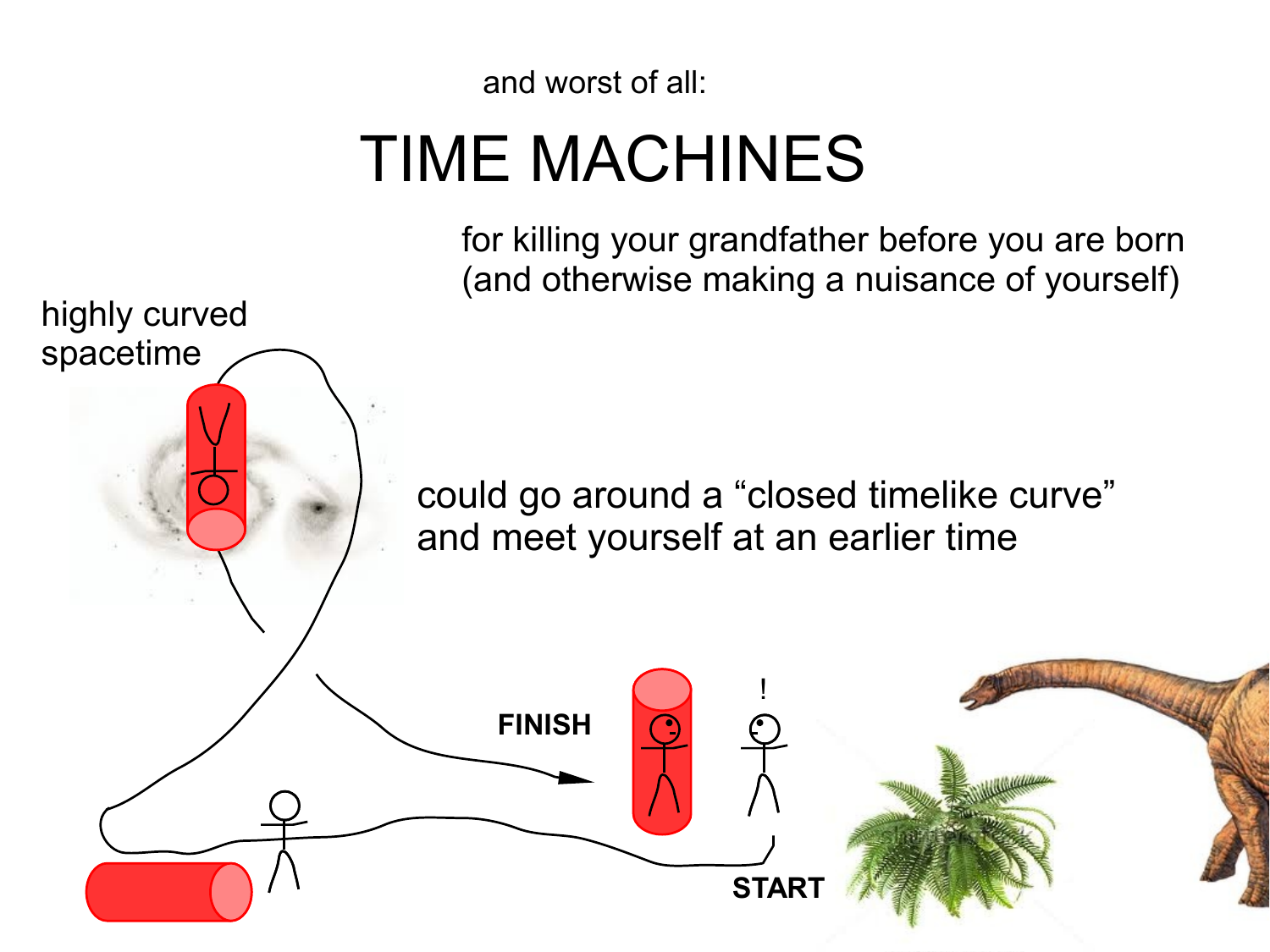## BUT ARE THESE CRAZY THINGS ACTUALLY POSSIBLE?

Not for reasonable classical matter fields.

All of them require exotic matter which violates the "null energy condition" satisfied by reasonable classical matter fields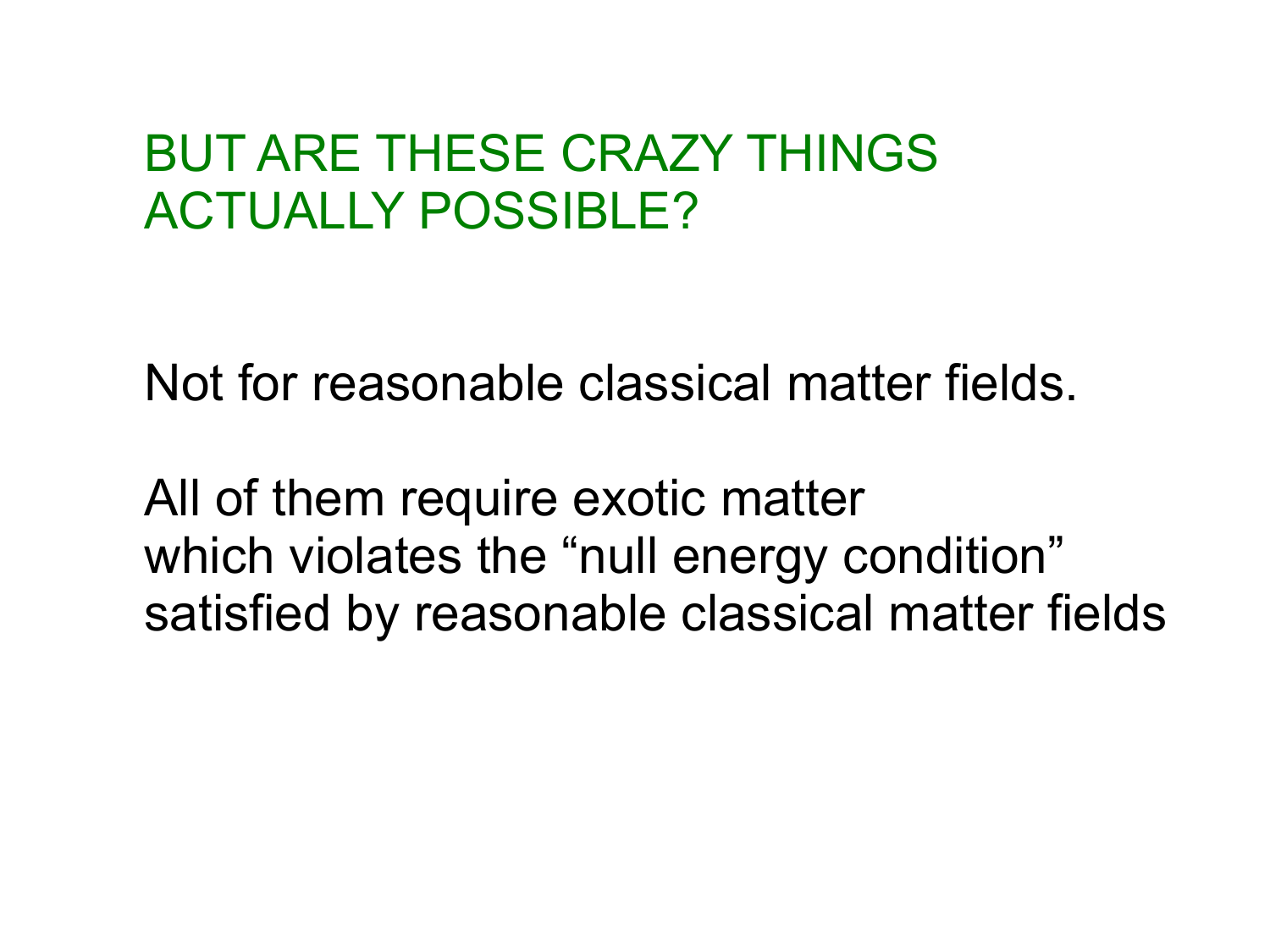## Some Energy Conditions

 $k^{\mu}$ : null vector  $t^{\mu}$ ,  $u^{\mu}$ : future timelike vectors *Condition this can't be negative: perfect fluid interpretation* Null  $\rho + p \geq 0$  $T_{\mu\nu}k^{\mu}k^{\nu}$ null surfaces focus  $\rho \geq 0$ <br> $\rho + p \geq 0$ positive energy  $T_{\mu\nu} t^{\mu} t^{\nu}$ **Weak**  in any frame plie  $\Xi$   $\blacksquare$ energy can't go  $T_{\mu\nu} t^{\mu} u^{\nu}$  $\rho \geq |p|$ **Dominant** faster than light  $\left| \left( T_{\mu\nu} - \frac{1}{2} g_{\mu\nu} T \right) t^{\mu} t^{\nu} \right| \begin{array}{c} \rho + p \geq 0 \\ \rho + 3p > 0 \end{array}$  timelike Strong geodesics focus

ഗ

Strong energy condition is violated for scalar fields with potential  $\,V(\phi)$ , e.g. inflation All of these conditions are VIOLATED by quantum fields!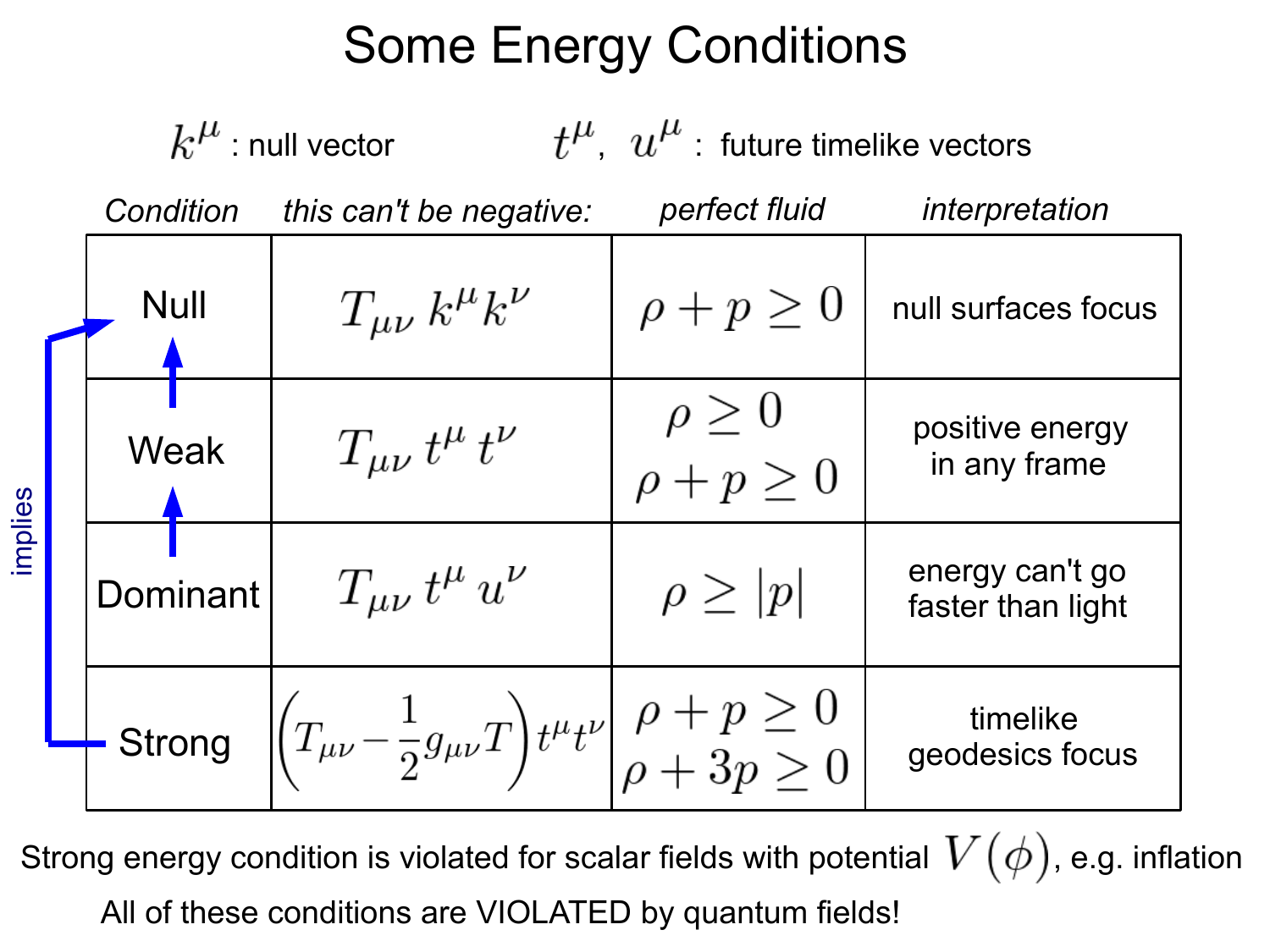## Quantum Energy Condition Violations

In QFT, *all* local energy conditions can be violated in certain states although **-** energy must be balanced by **+** energy elsewhere: (**KIinkhamer 91**, **Folacci 92**, **Verch 00**, various papers by **Ford & Roman**...)

- Casimir effect (**Brown-Maclay 69**)
- moving mirrors (**Davies-Fulling 76, 77**)
- squeezed states (**Braunstein, in Morris-Thorne 88**) ...and more

So can all these global results be circumvented?

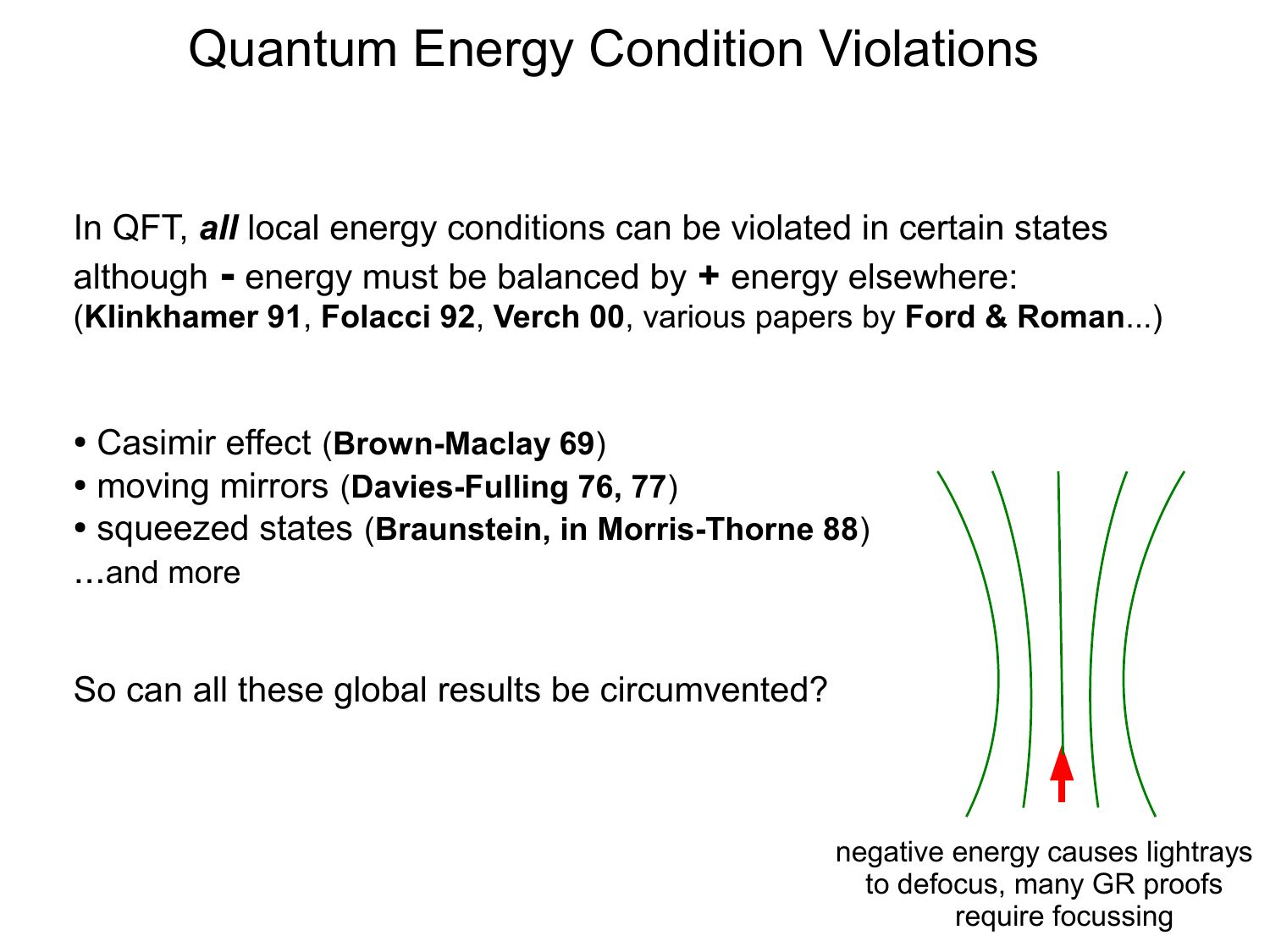Black holes behave like thermodynamic systems (Bekenstein-Hawking)



shrinks as Hawking radiation is emitted

black holes have temperature, and energy, thus an entropy

$$
dE = TdS
$$

proportional to the *area* of the horizon!

(also applies to other causal horizons e.g. de Sitter, Rindler)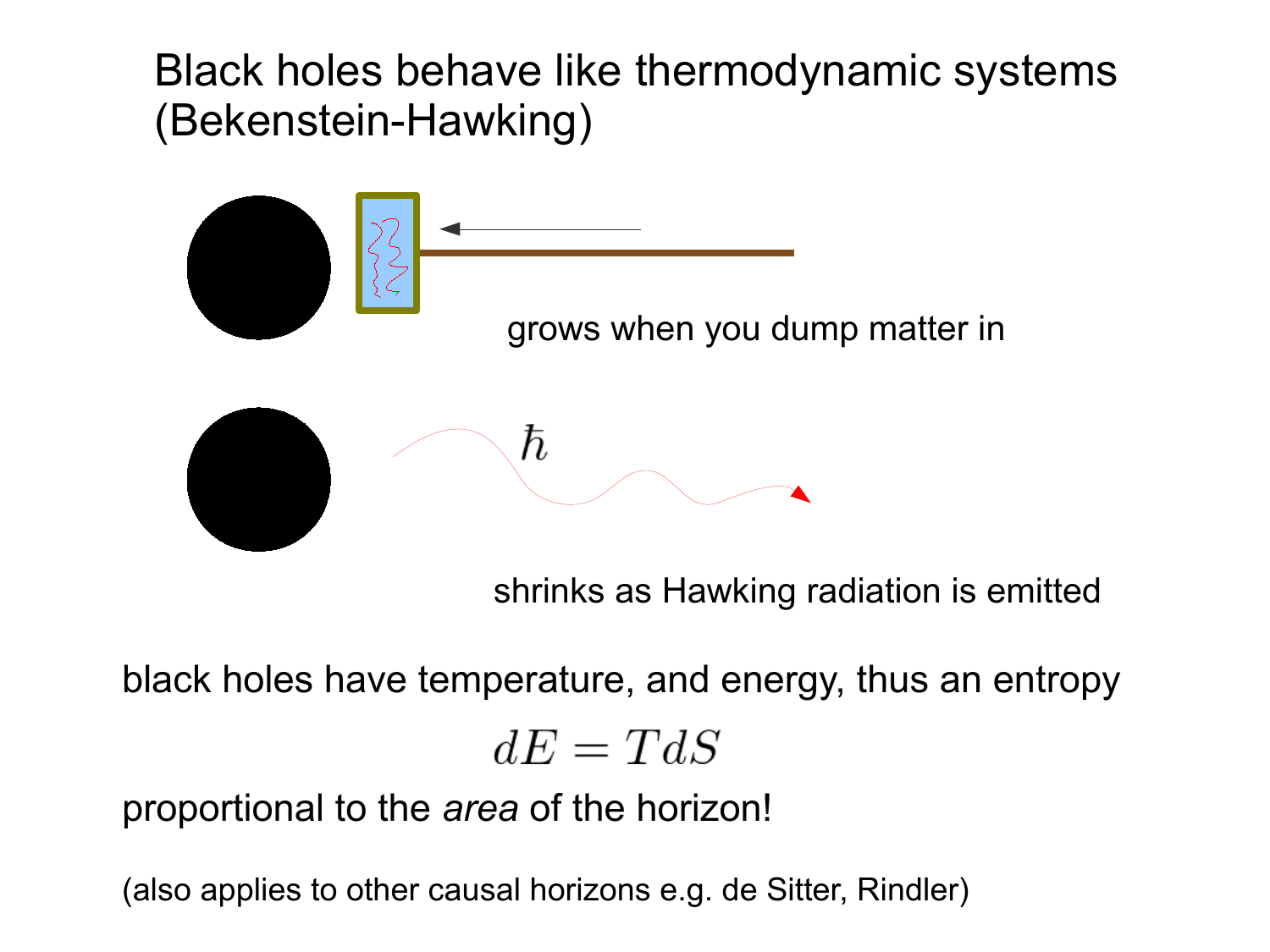## Generalized Second Law

In semiclassical GR, the outside of a causal horizon is an OPEN system info can leave (but not enter).



But the generalized entropy

$$
S_\mathrm{gen} = \frac{A}{4G\hbar} + S_\mathrm{out}
$$

is increasing with time:

 $\frac{dS_{\text{gen}}}{dx}$ 

Generalized Second Law (GSL).

Conjectured by **Bekenstein '73** and **Hawking '75** partial, limited proofs given in 80's – 00's, e.g. **Frolov & Page '93**

Proven for free fields (+ relevant interactions) in **Wall '11** Extension @ linear order to all higher curvature gravity theories in **Wall '15**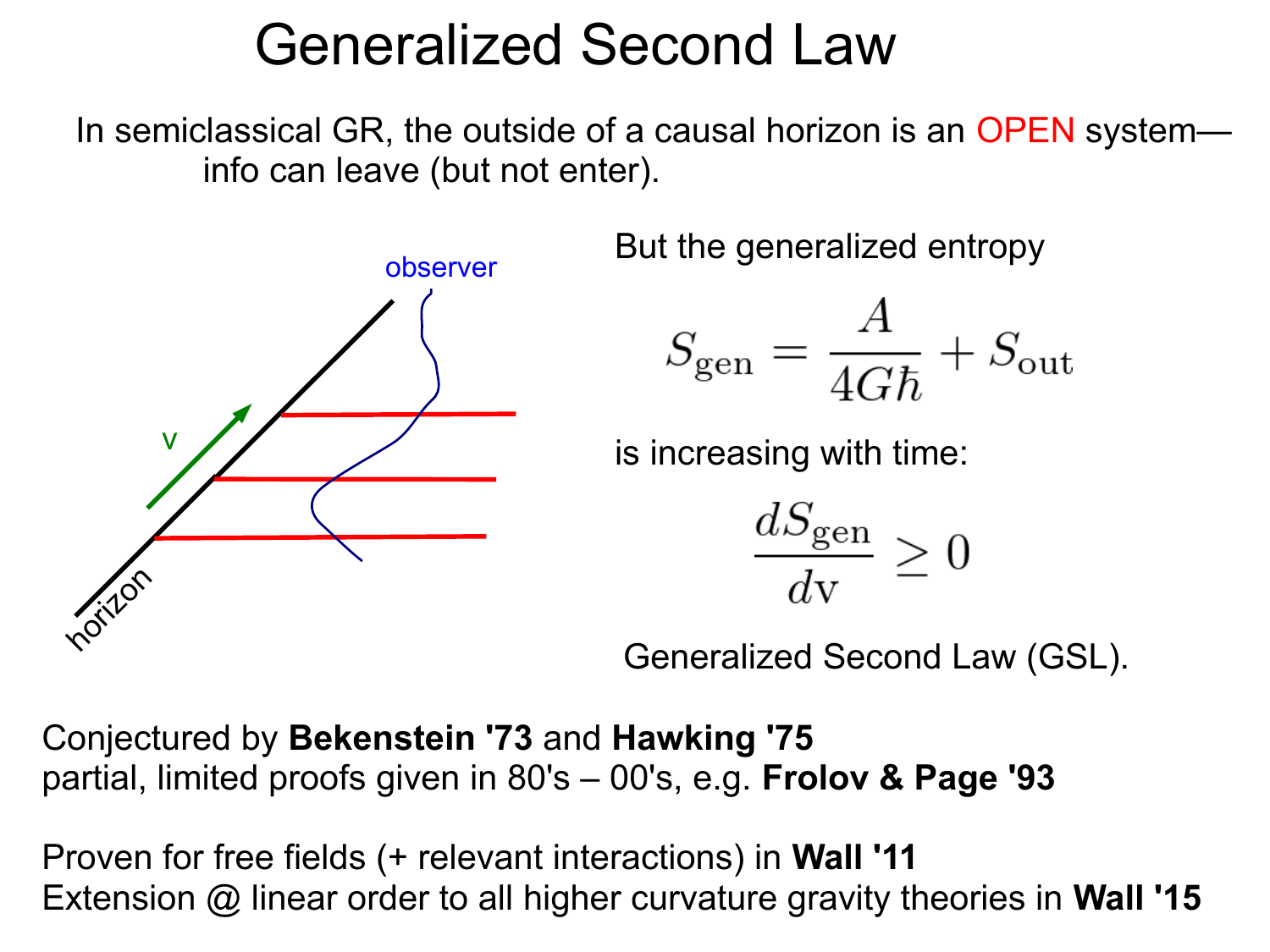

### Modular Hamiltonians on Null Surfaces

Key statement needed for proof is that for any wiggly slice on the horizon, the vacuum state outside takes the form of a thermal state:

$$
\rho_0 = e^{-2\pi K/\hbar}
$$
  

$$
K = \int_{v_*}^{+\infty} (v - v_*) T_{vv} dv d^{D-2}y
$$

Proven for free fields (+ relevant interactions) in **Wall 2011** using monotonicity of relative entropy & lightfront quantization

Extension to general interacting case in **Casini, Teste, Torroba 2017**

implies: - GSL

- "Markov property" of vacuum,
- entanglement proof of a-theorem in  $D = 4$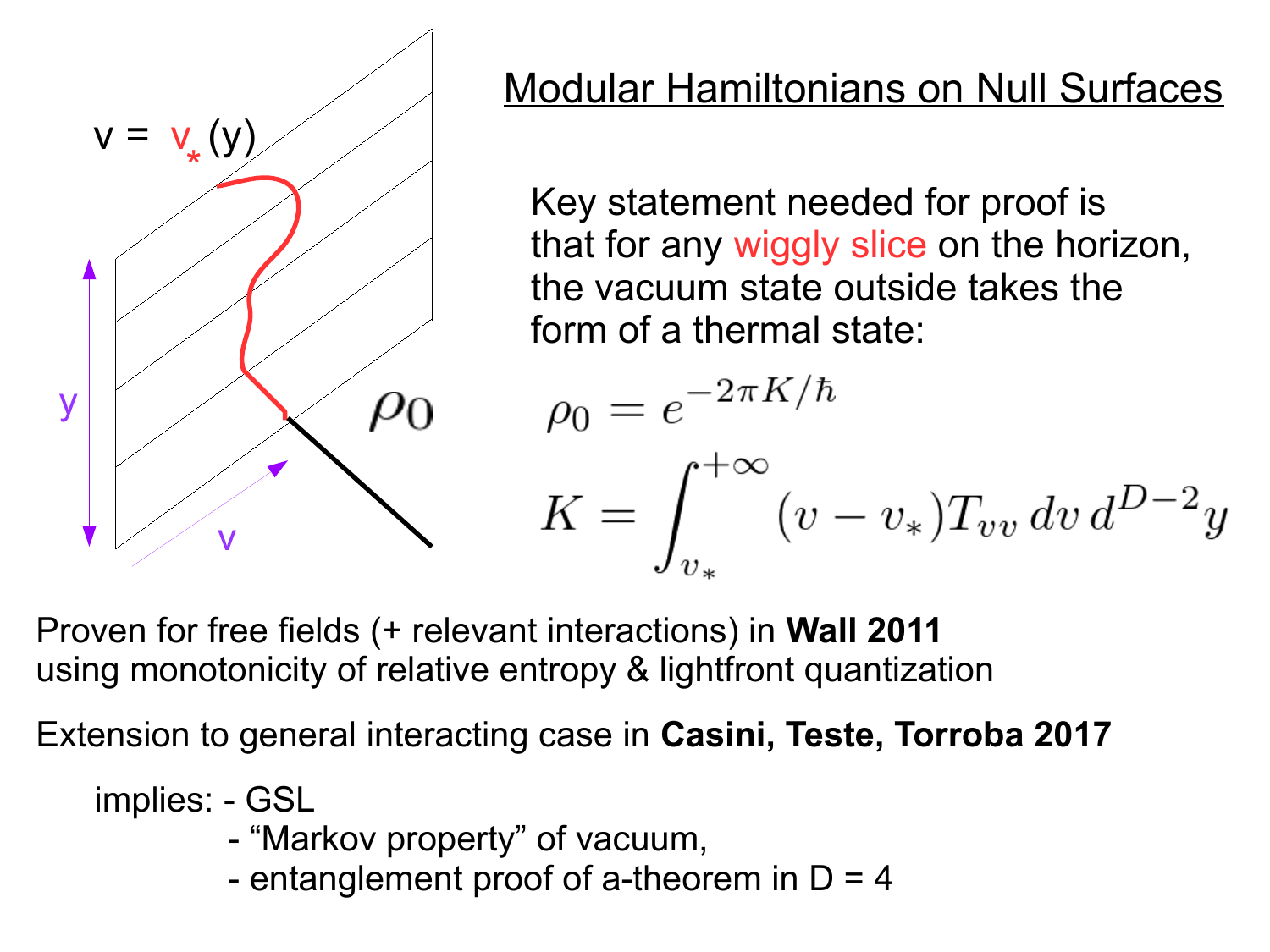Suppose we have access to arbitrary negative energies. Then violating the Generalized Second Law (GSL) is easy.



Energy & entropy of field theory must be intimately related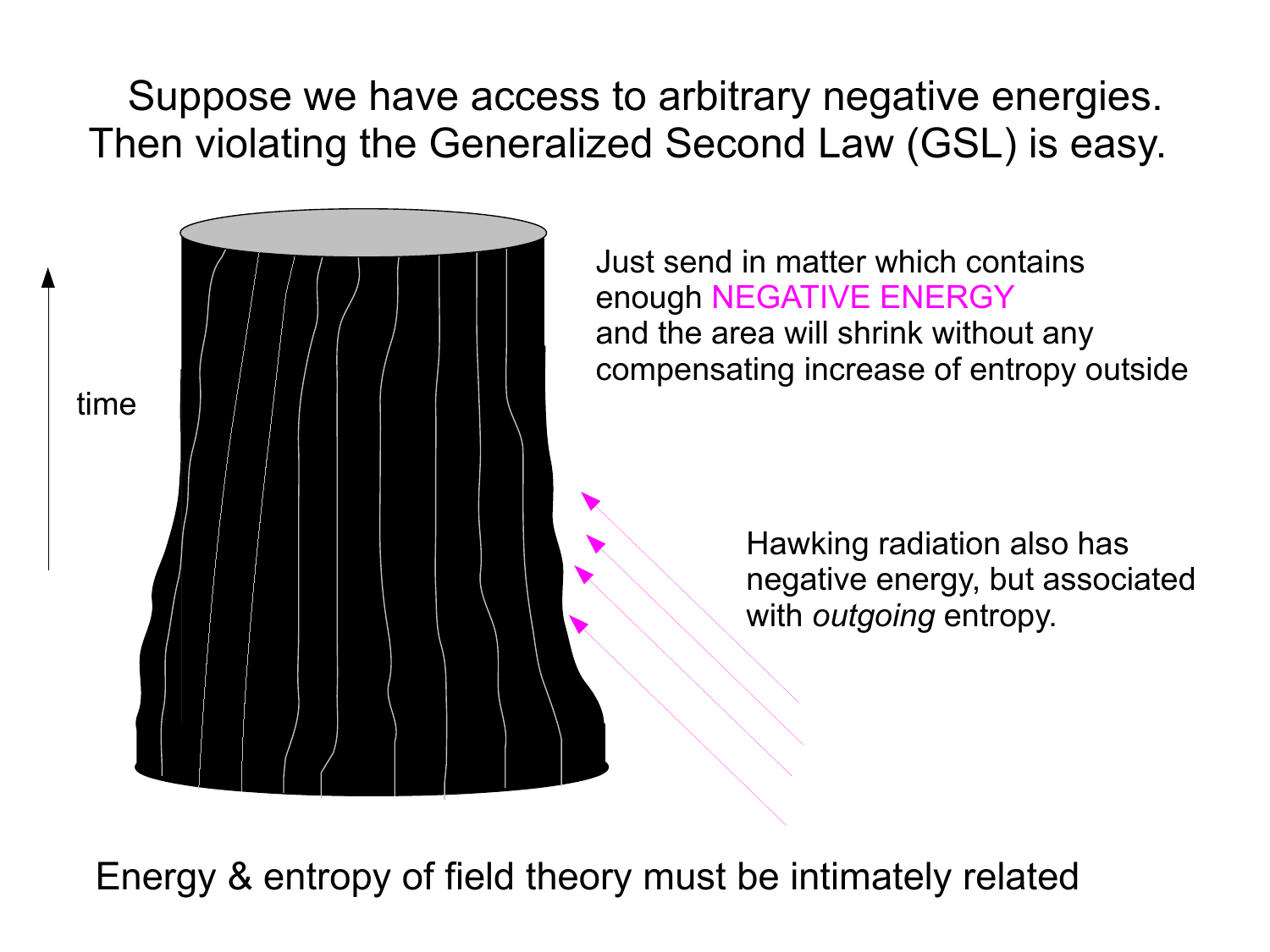

**Wall '10: GSL → ANEC Wall '11:** monotonicity of relative entropy  $\rightarrow$  GSL (fields free in UV)

#### **Faulkner, Leigh, Parrikar, Wang '16**

monotonicity of relative entropy + perturbation thy for modular Hamiltonian  $\rightarrow$  ANEC for arbitrary CFT's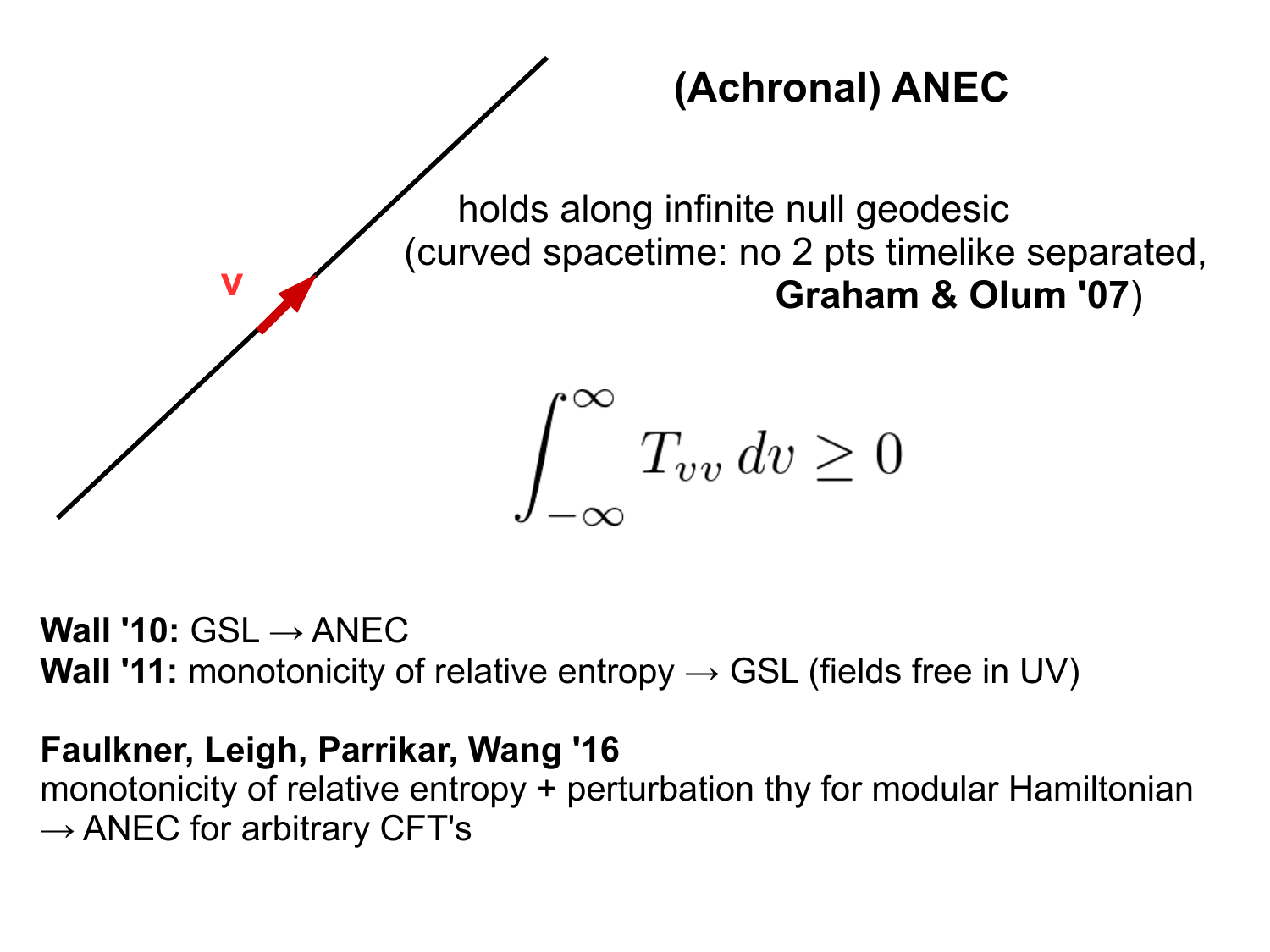#### AdS/CFT: thermofield double dual to Einstein Rosen bridge



#### ANEC forbids traversable wormholes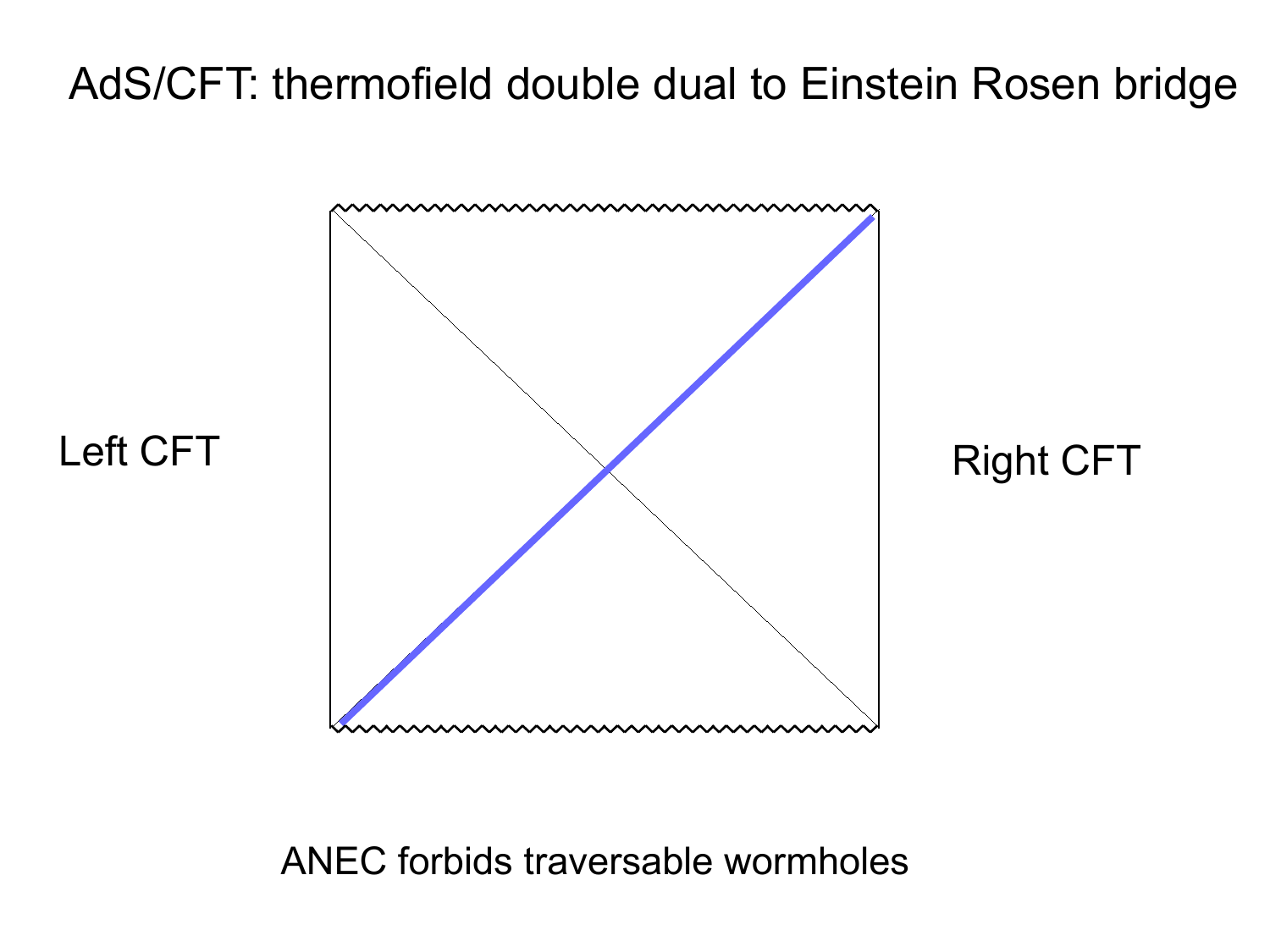#### Loophole: couple the CFT's to each other, negative energy flux for one sign of coupling



**Gao, Jafferis, Wall '16**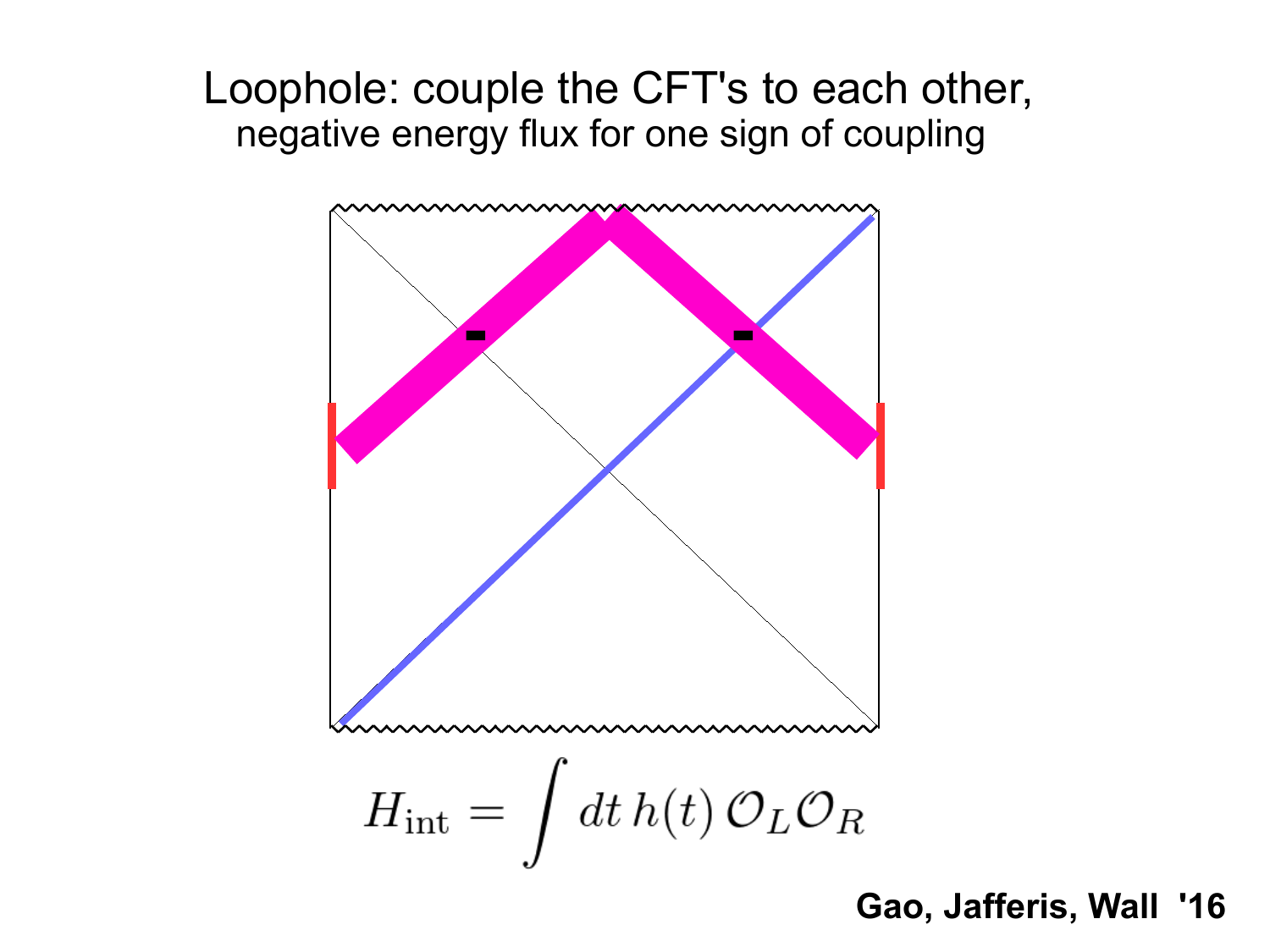Wormhole becomes traversable dual to quantum teleportation



**Gao, Jafferis, Wall '16; Maldacena, Stanford, Yang '17; Susskind, Zhao '17**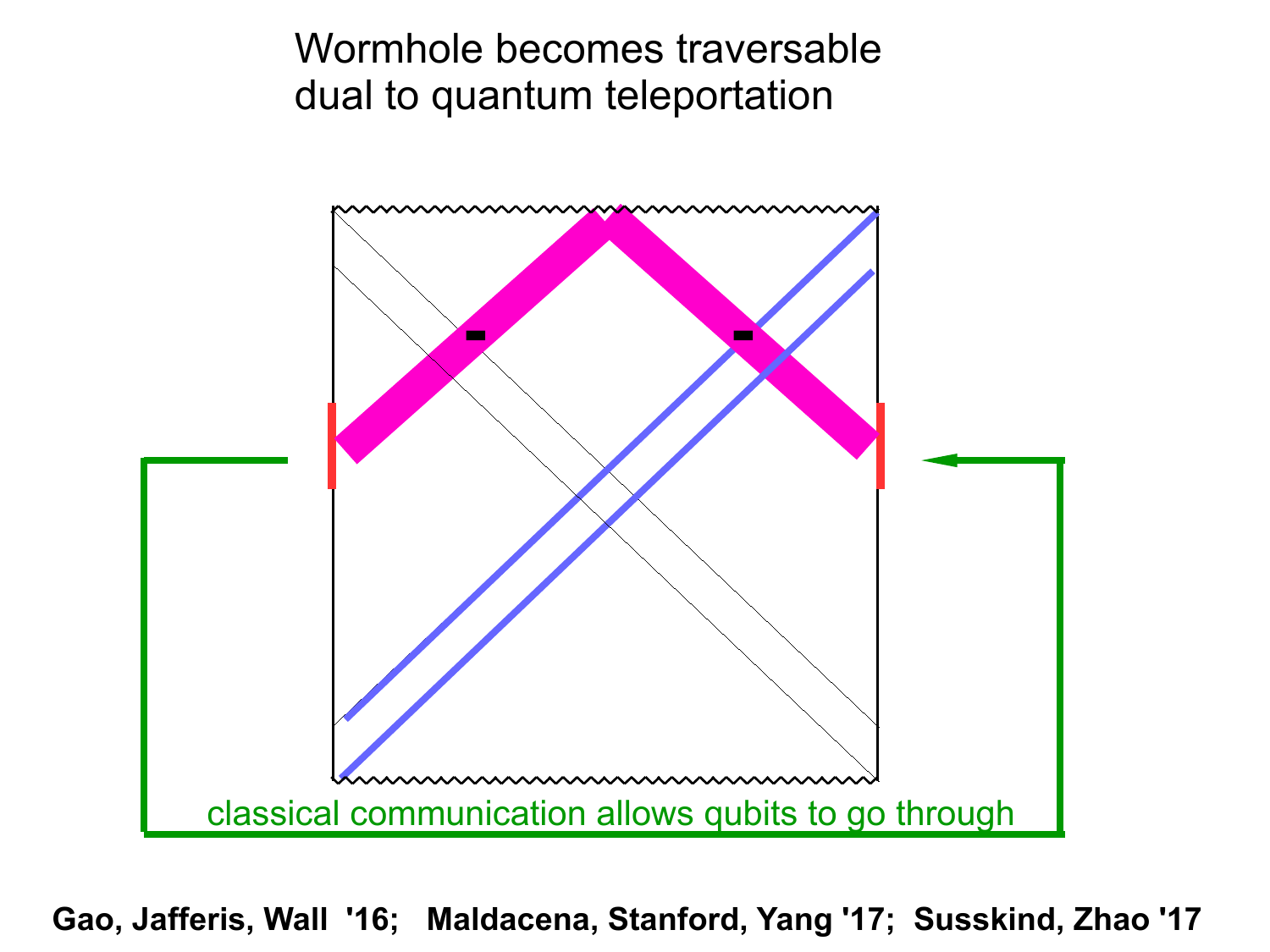# From Classical to Quantum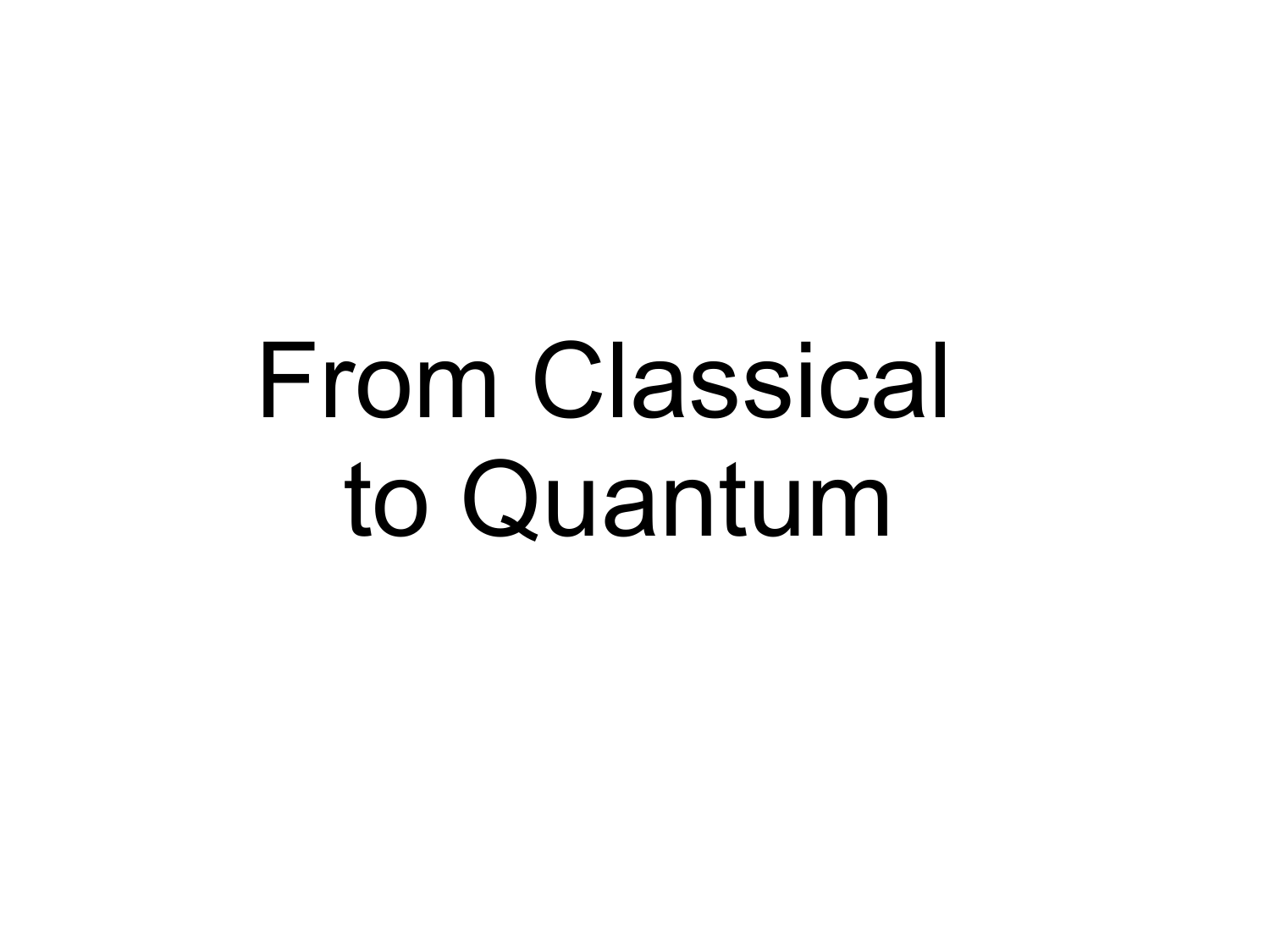GSL suggests way to extend classical GR results to "semiclassical" situations involving quantum fields, (which violate classical energy conditions)

just replace the area with the generalized entropy!

$$
A \to 4G\hbar S_{\rm gen}
$$

**Wall 2010**: "The Generalized Second Law as a Quantum Singularity Theorem"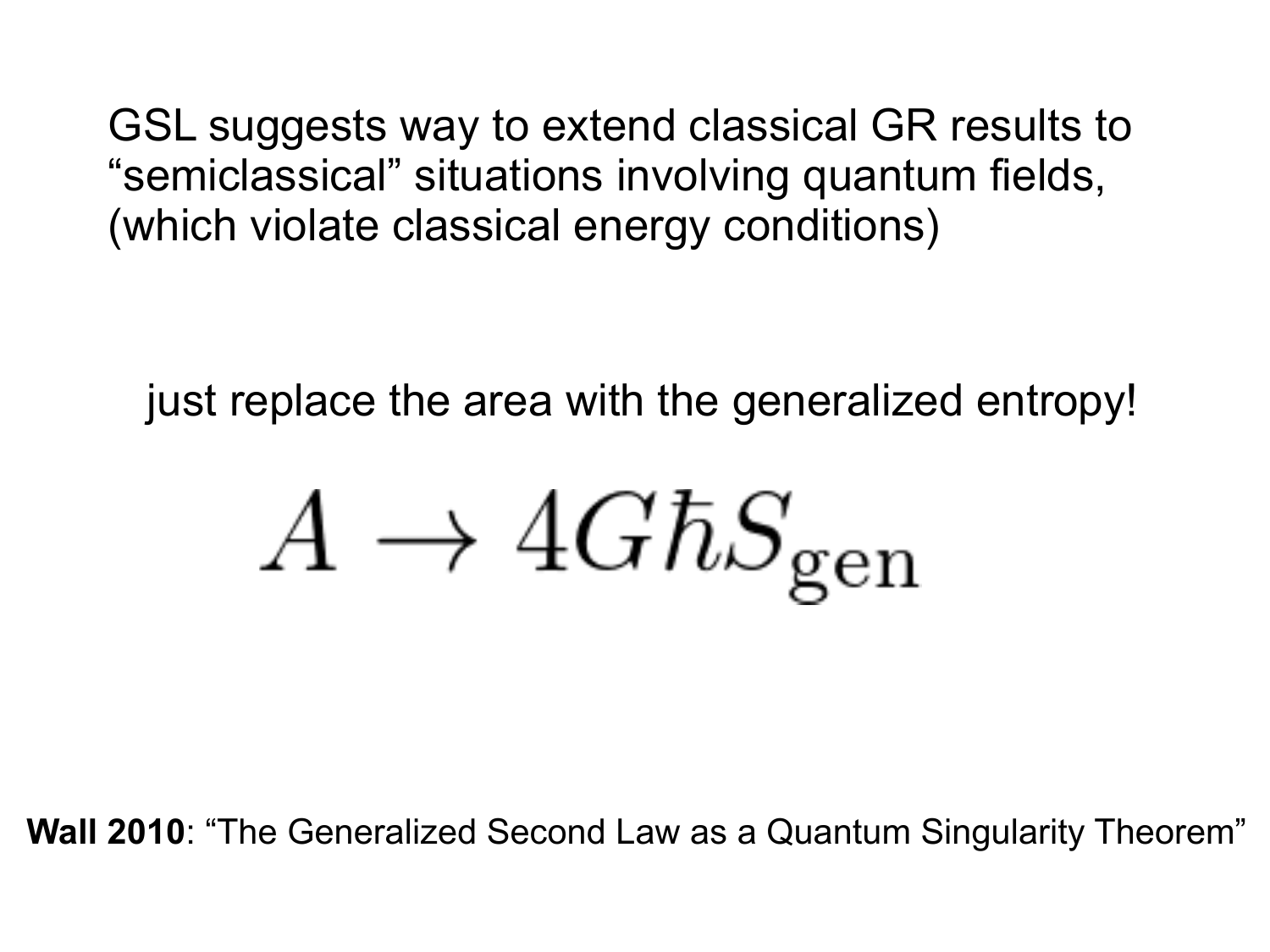#### Example 1: Holographic Entanglement Entropy



**Ryu-Takayangi '06 Hubeny-Rangamani-Takayanagi '07** valid for classical bulk (infinite N):

$$
S(R) = \text{ext}\frac{A}{4G\hbar}
$$

**Engelhardt-Wall '14 (extending FLM '13)** valid at all orders in 1/N:

$$
S(R) = \mathrm{ext}\left(\frac{A}{4G\hbar} + S_{\mathrm{bulk}}\right)
$$

proven by **Dong & Lewkowycz '17**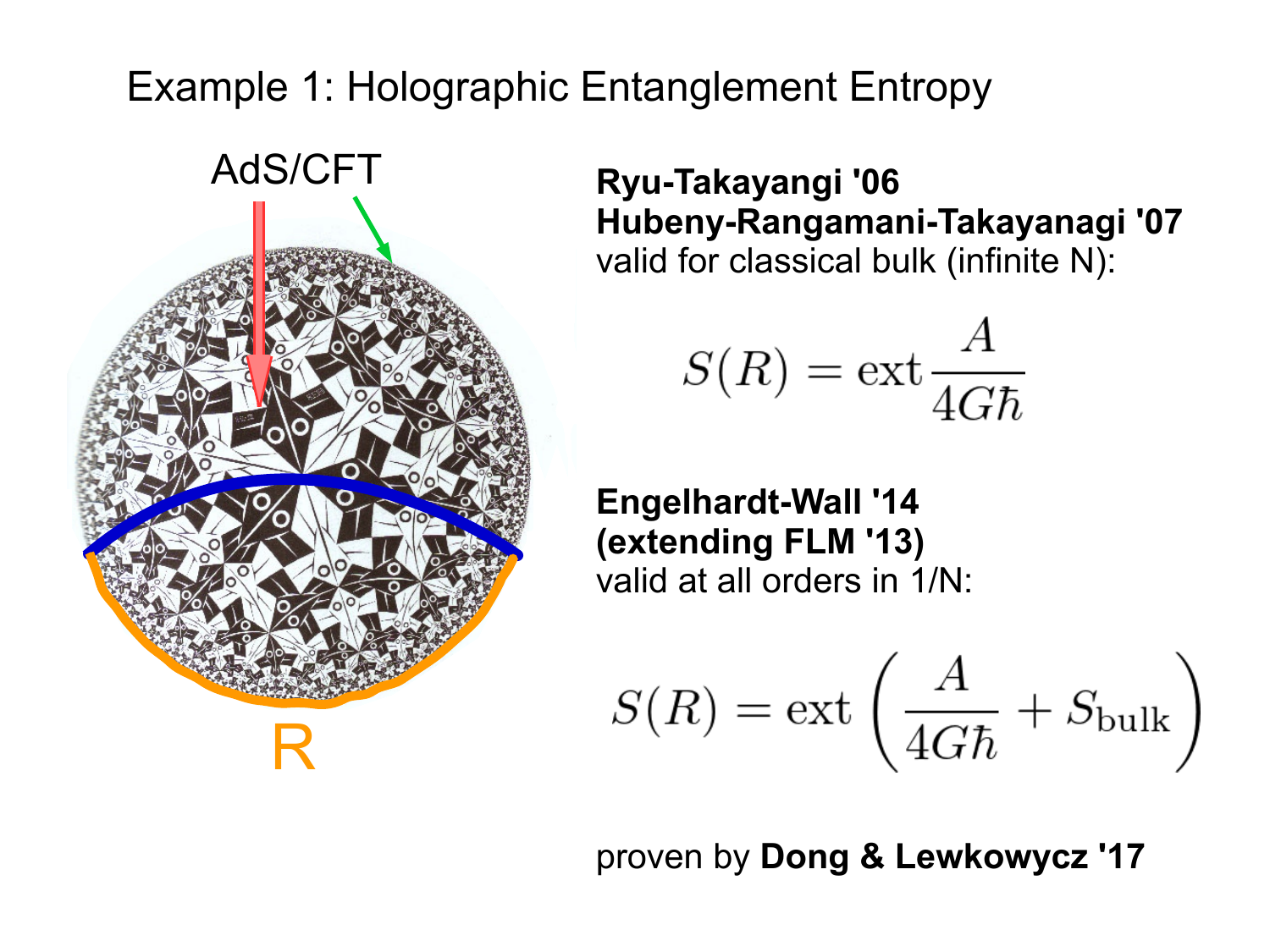#### Example 2: Quantum Focussing Condition



Classically, area focusses due to + null energy:

$$
\frac{\delta}{\delta v(y)} \frac{\delta}{\delta v(y')} A \le 0
$$

[these fnl derivs are *densitized*, i.e. per unit area]

In semiclassical quantum gravity, natural to conjecture *generalized entropy* focusses:

$$
\frac{\delta}{\delta v(y)} \frac{\delta}{\delta v(y')} S_{\text{gen}} \le 0
$$

#### **Bousso, Fisher, Leichenauer, Wall '15**

If we throw quantum fields across a nearly stationary surface, as G  $\rightarrow$  0, focussing of Area part is proportional to  $T_{vv}\delta(y-y')$ We then get the *Quantum Null Energy Condition:*

$$
\langle T_{vv} \rangle \geq \frac{\hbar}{2\pi} S^{\prime\prime} \qquad (S^{\prime\prime} \text{ is the local 2nd derivative of } S_{\text{out}})
$$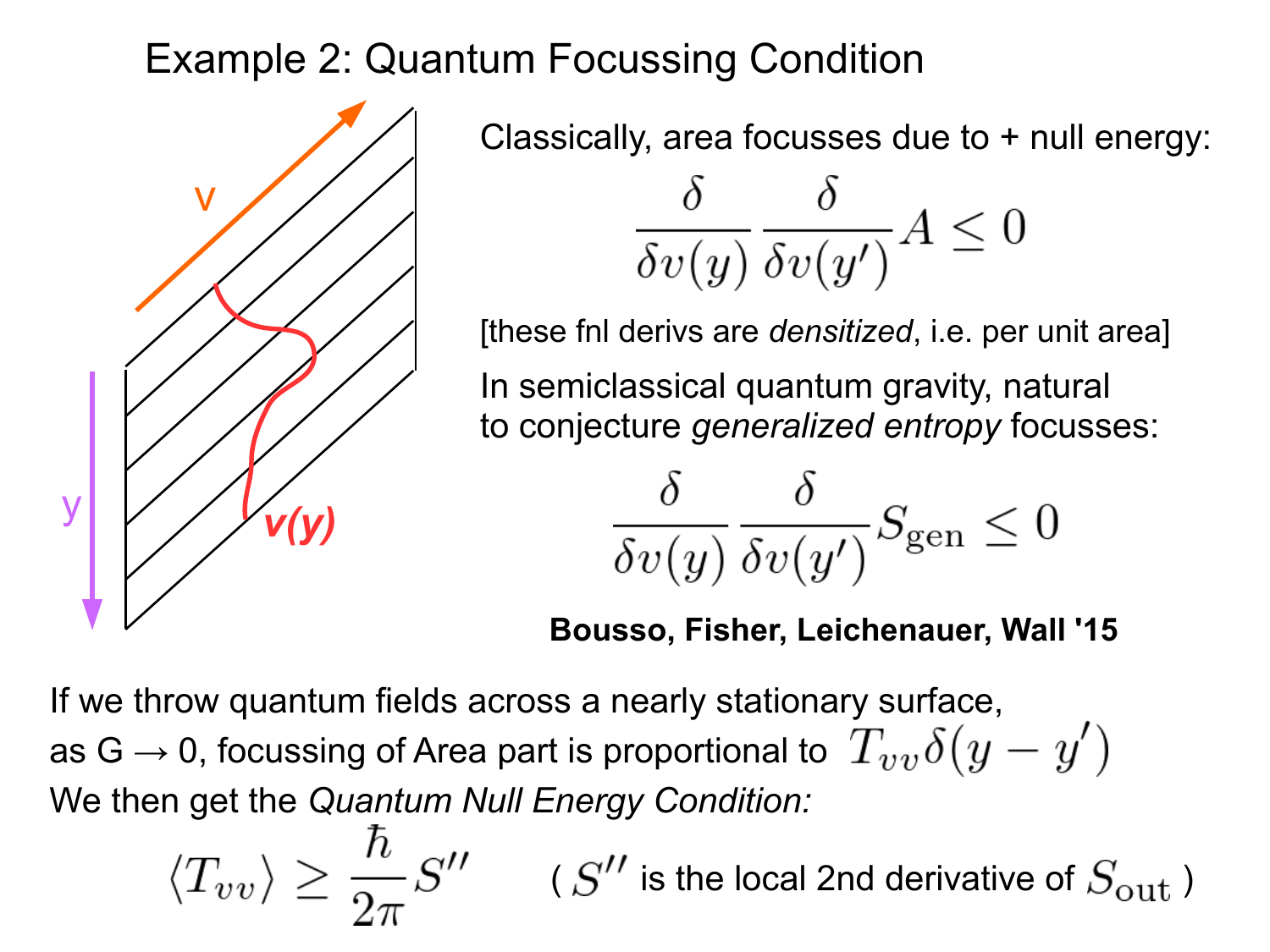**Quantum Null Energy Condition**

$$
\langle T_{vv} \rangle \geq \frac{\hbar}{2\pi}S^{\prime\prime}
$$

Proofs (for general states unless stated otherwise)**:**

- D = 2 conformal vacua (**Wall '11** "Testing the Generalized Second Law...")
- free boson + relevant int. (**Bousso, Fisher, Koeller, Leichenauer, Wall '15**)
- holographic regime (**Koeller, Leichenauer '15**)
- *all* interacting D > 2 CFT's (w/ twist gap) + relevant int. (**Balakrishnan, Faulkner, Khandker, Wang '17)**

but even more astonishing, I've heard reports that the QNEC is *saturated* for all states in the interacting  $D > 2$  case!

$$
\langle T_{vv} \rangle = \frac{\hbar}{2\pi} S''
$$

#### **Leichenauer, Levine, Moghaddam '18** (holographic)

*Chandrasekaran, Levine, Moghaddam, Faulkner, Balakrishnan* (general CFT w/ twist gap, forthcoming)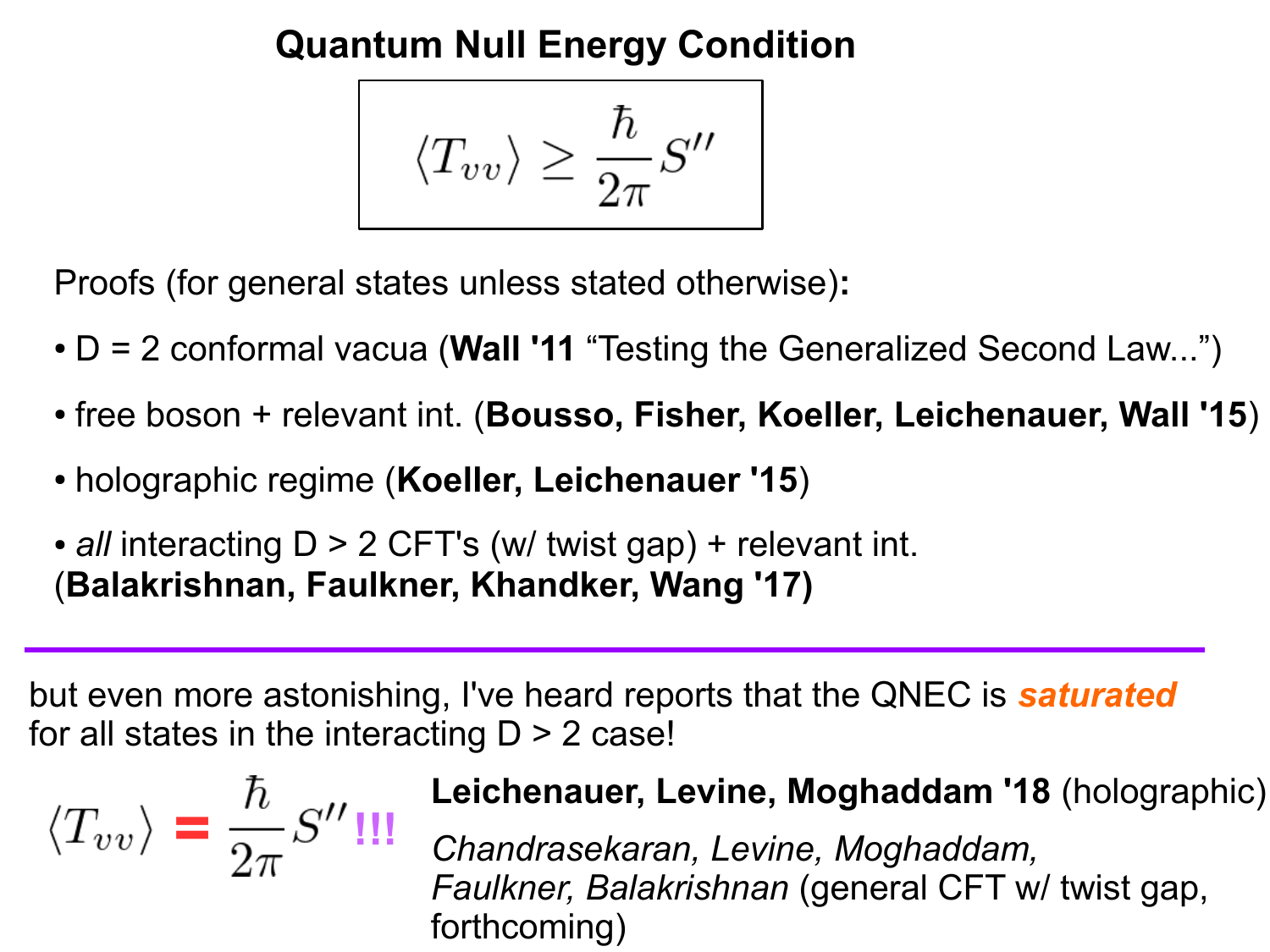# From Global to Local Energy Conditions

based on arXiv:1701.03196:

"A Lower Bound on the Energy Density in Classical and Quantum Field Theories" Phys. Rev. Lett. **118**, 151601 (2017)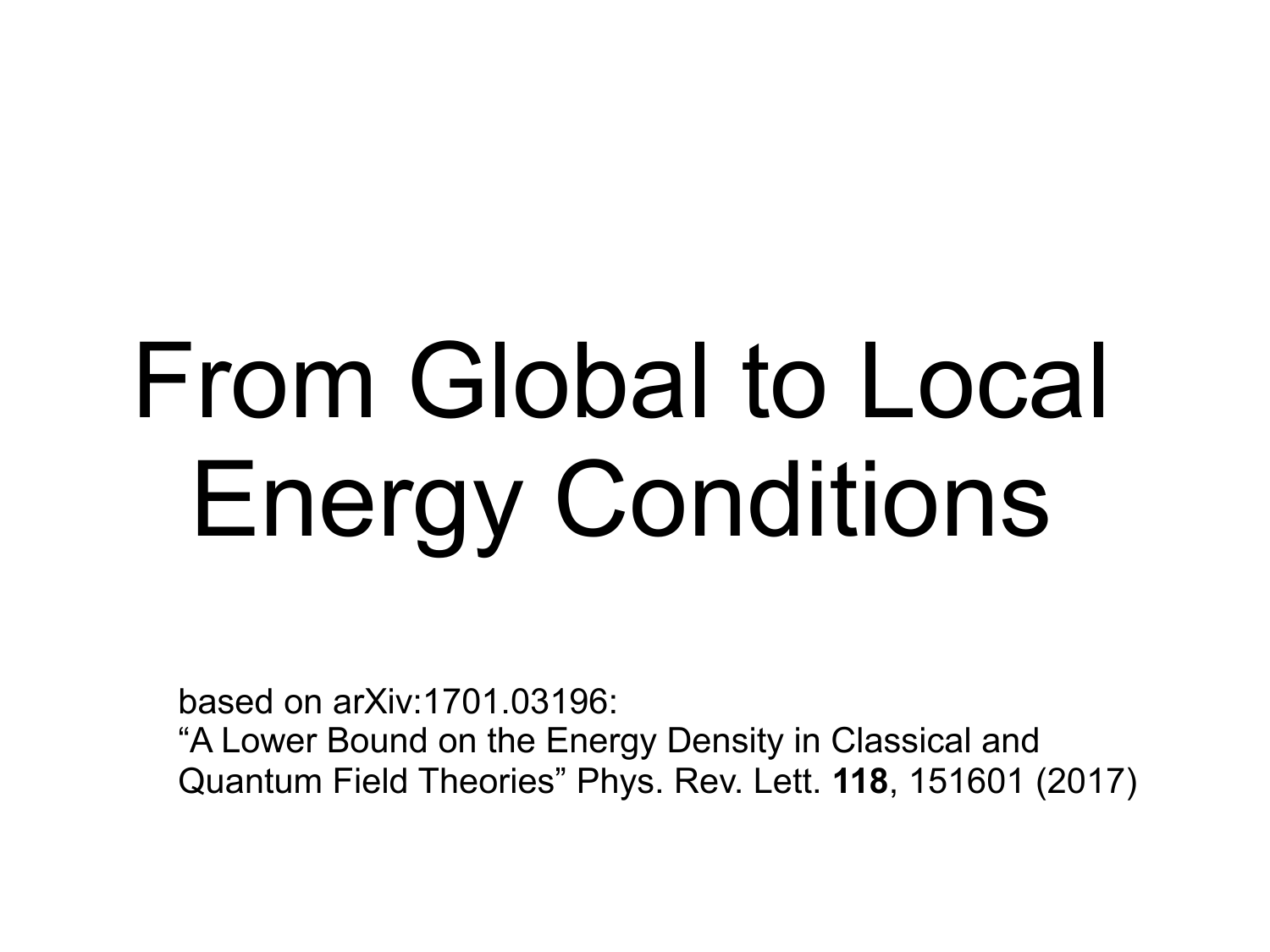(non-gravitational)

Consider a classical field theory with **1** spatial direction ^and some "energy density" *T* whose integral is positive:

$$
E = \int_{-\infty}^{+\infty} T \, dx \ge 0
$$

local function of fields & any # derivs. (includes any canonical momenta  $\pi_i$ )

*[optional]* may exist constraints (e.g. Gauss law):

$$
C(\phi_i, \phi_i', \phi_i'' \ldots) = 0
$$

Can we show  $T \geq 0$ ?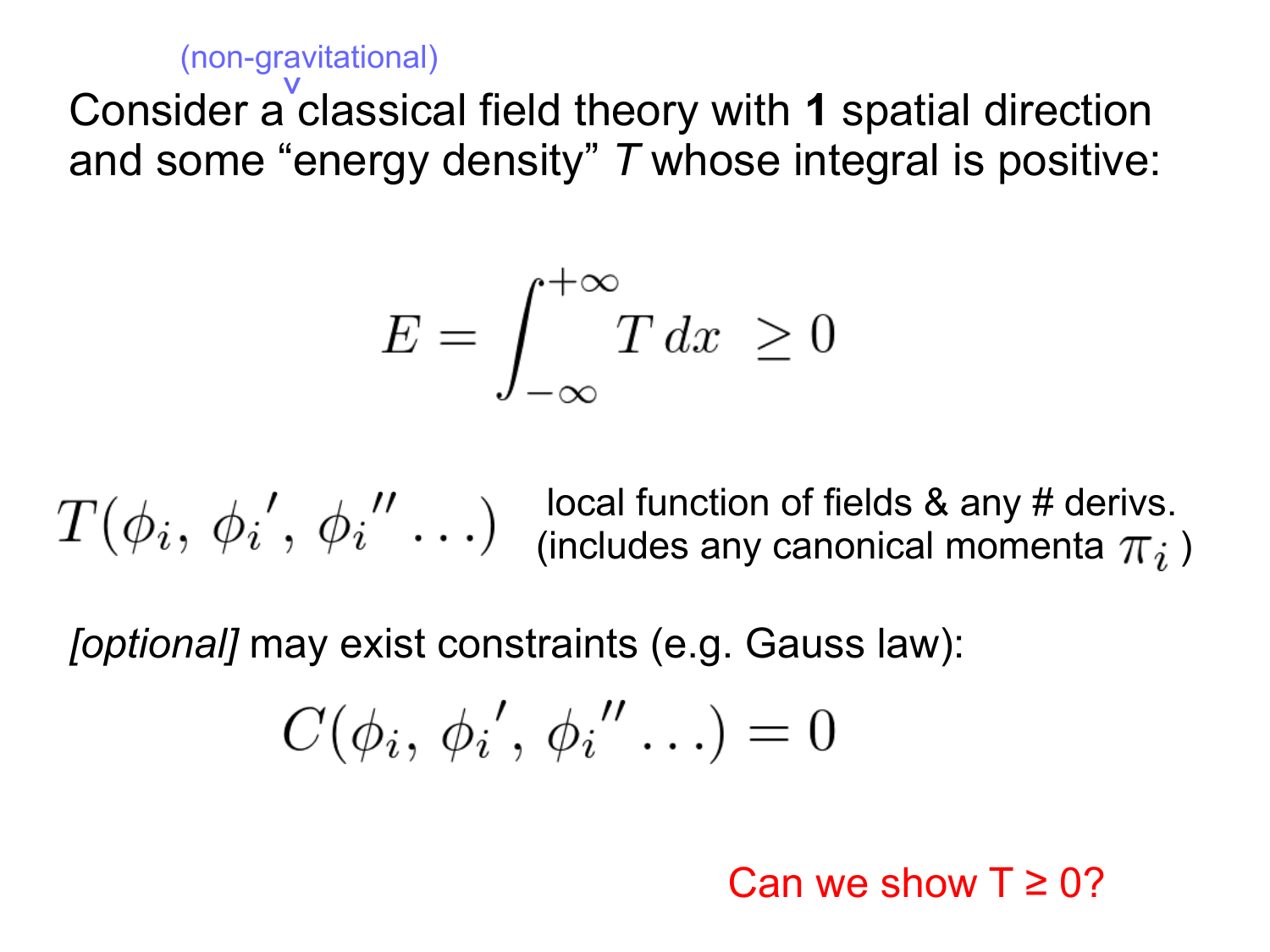$$
E = \int_{-\infty}^{+\infty} T dx \ge 0 \qquad \qquad \text{7} \ge 0
$$
\nGLOBAL STABILITY

\nLOCAL Energy CONDITION

**FALSE:** Not true in general since we have the freedom to "improve" *T* by adding a total derivative M'

integral same if  $M \to 0$  as  $|x| \to \pm \infty$ 

Best we can hope for is  $T + M' \geq 0$ 

WE WILL NOW PROVE THIS FOR *ALL* STABLE 1d FIELD THEORIES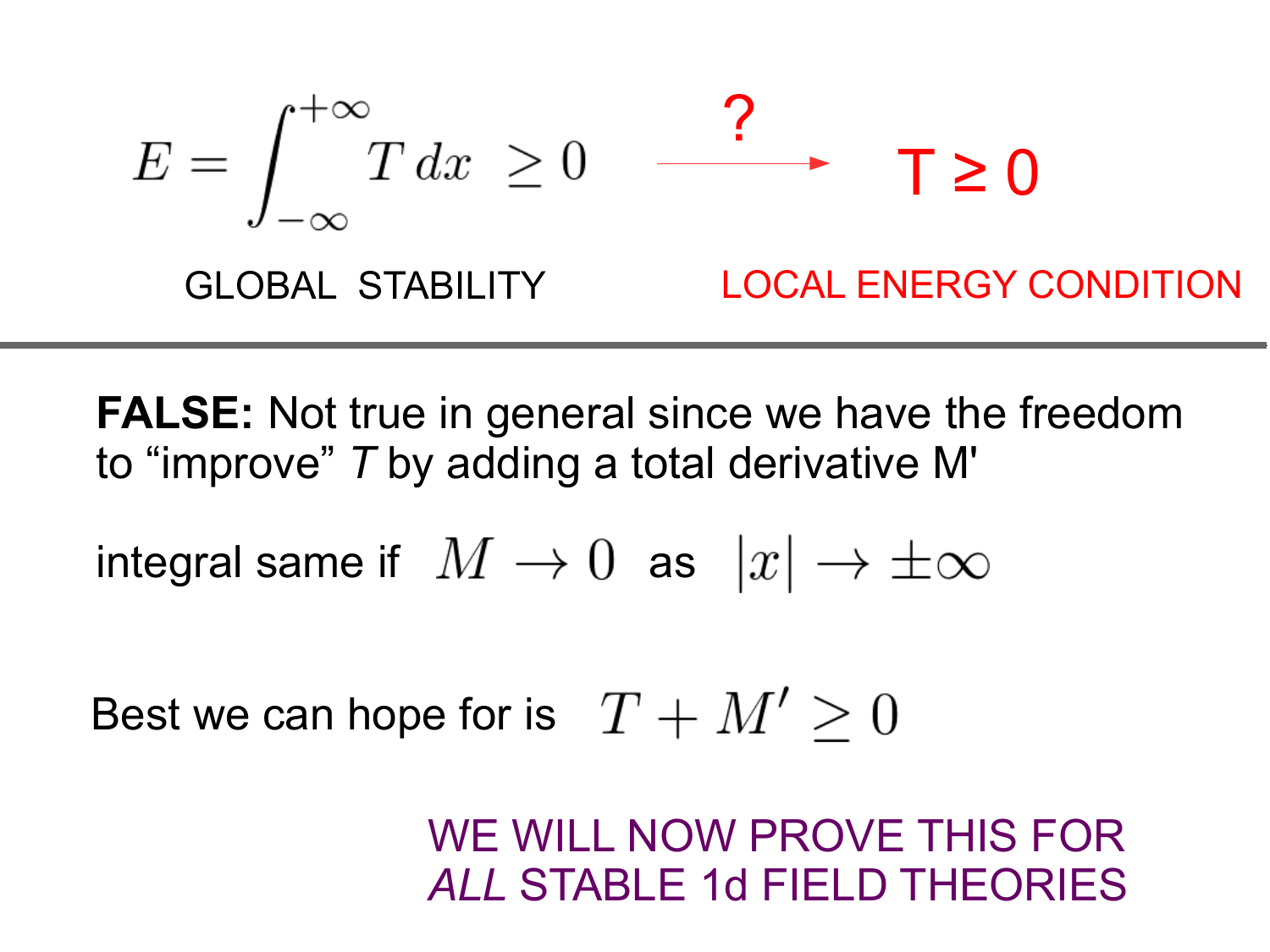

- ant travels from  $x = -\infty$  to  $x = \mathbf{x}_0$
- she measures all fields  $\phi_i$  along her path
- as a physicist, she knows formula for T (and C's).
- wants to predict lower bound on energy-yet-to-come:

$$
M(x_0) \equiv \inf \left( \int_{\mathbf{x_0}}^{+\infty} T \, dx \, \middle| \, \phi_i(x < \mathbf{x_0}) \right)
$$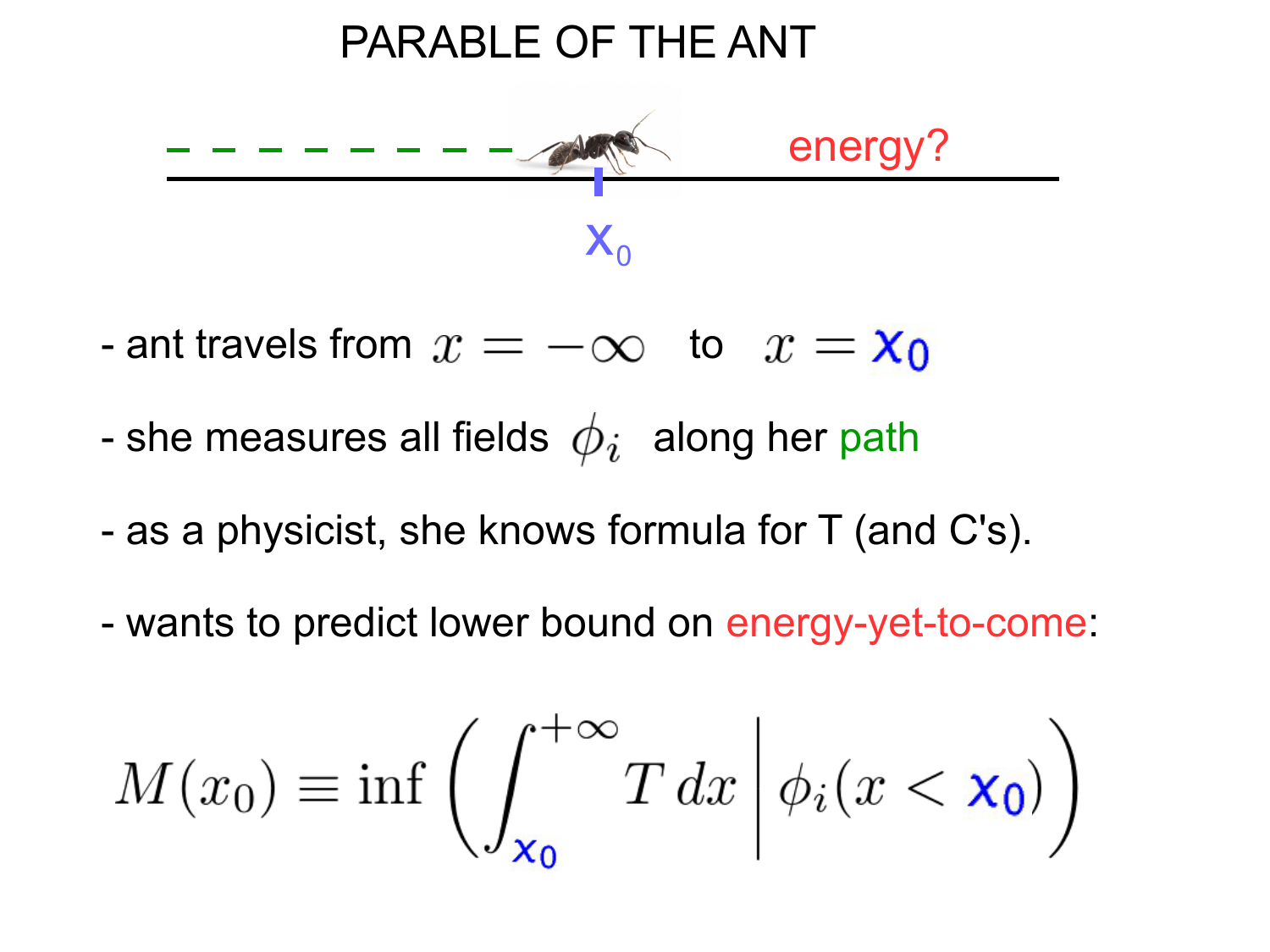$$
M(x_0) \equiv \inf \left( \int_{\mathbf{x_0}}^{+\infty} T \, dx \, \middle| \, \phi_i(x < \mathbf{x_0}) \right)
$$

1. M is FINITE, since  $E \ge 0$  implies:

$$
\int_{x_0}^{+\infty} T dx \ge -\int_{-\infty}^{x_0} T dx
$$

but that's not the tightest lower bound, since

2. M is a LOCAL function of the fields & derivs

bound on energy depends only on neigborhood of  $x_0$ since T, C are local functions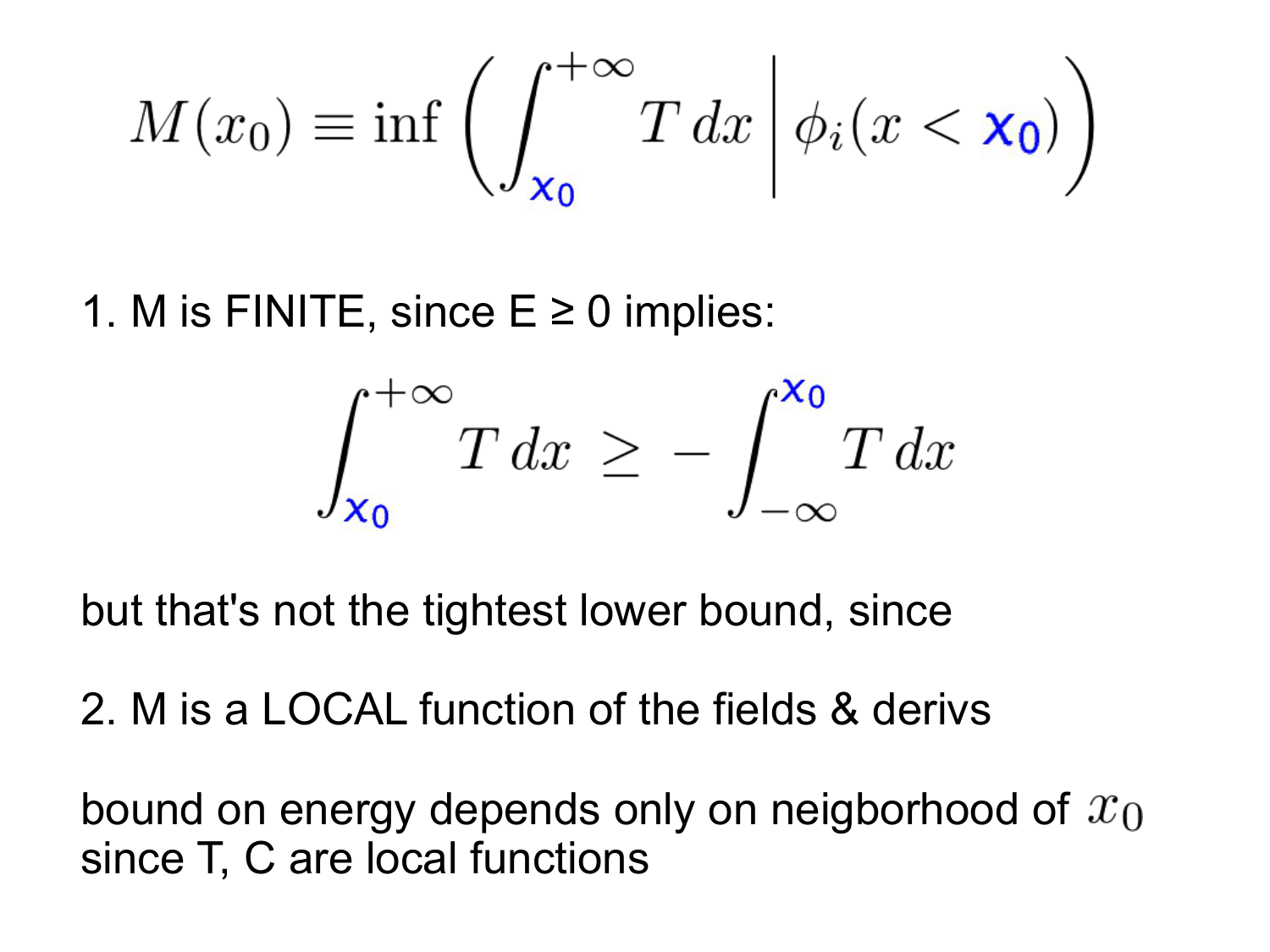

as the ant crawls further, she learns MORE about the world, but learning more can only make lower bounds to go UP:

$$
M(\mathbf{x_0}) \le \inf \left( \int_{\mathbf{x_0}}^{+\infty} T \, dx \, \middle| \, \phi_i(x < \mathbf{x_1}) \right)
$$
\n
$$
= \int_{\mathbf{x_0}}^{\mathbf{x_1}} T \, dx + \inf \left( \int_{\mathbf{x_1}}^{+\infty} T \, dx \, \middle| \, \phi_i(x < \mathbf{x_1}) \right)
$$
\n
$$
M(\mathbf{x_1})
$$

hence  $\epsilon(T+M')\geq 0$  in all states – a local energy condition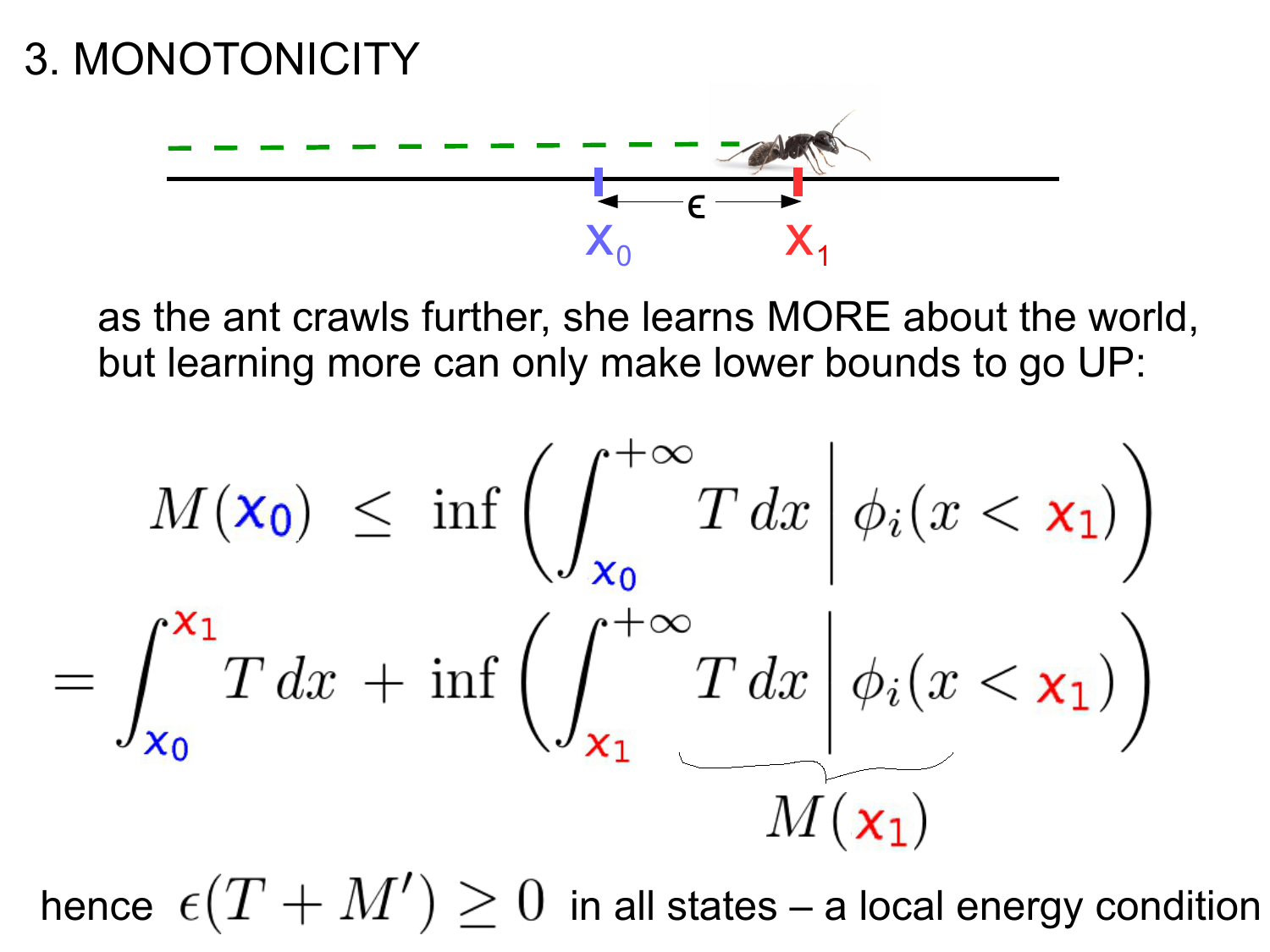# Quantum Energy Conditions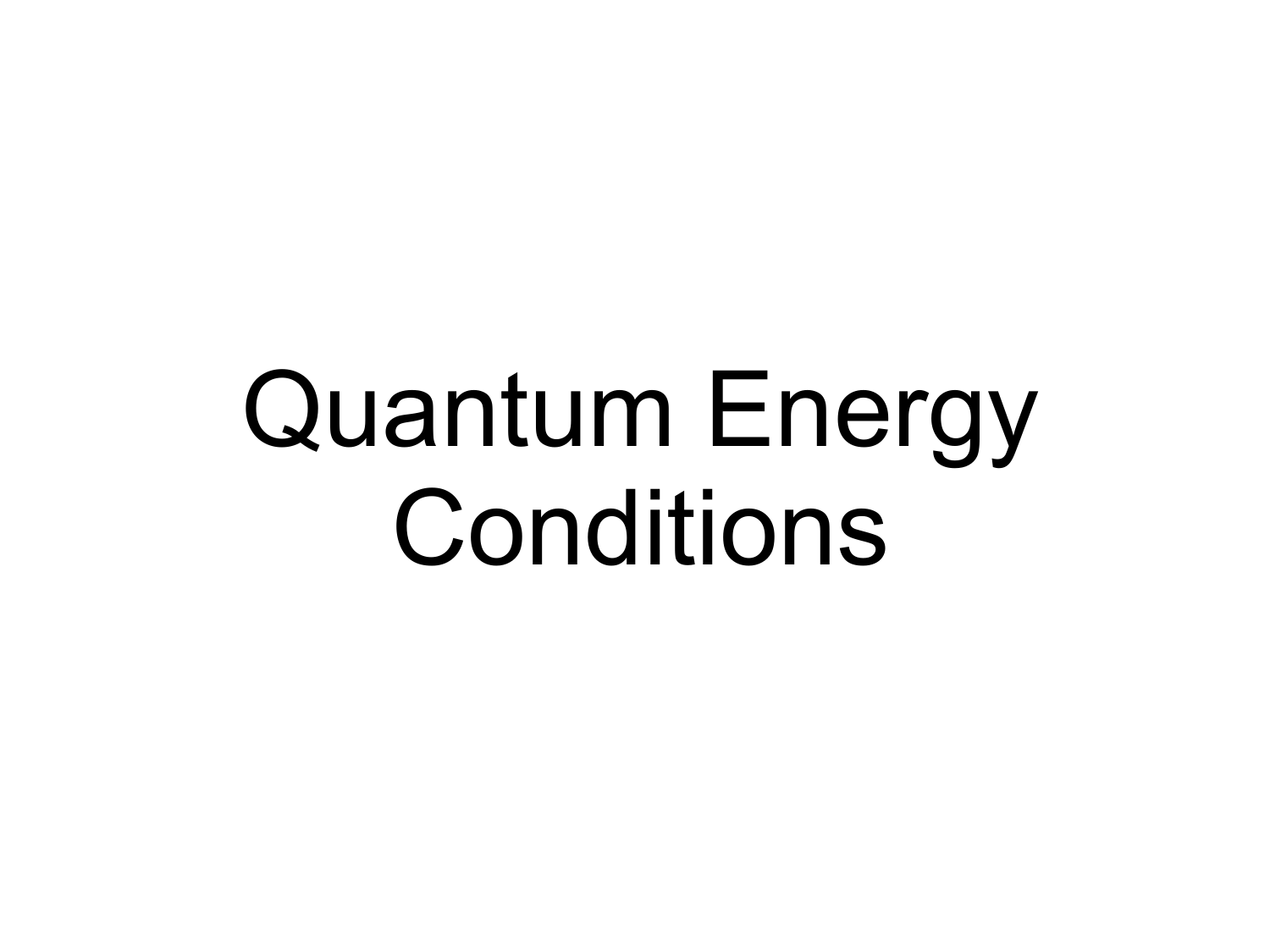QM systems have new feature: entanglement e.g. quantum spin system



in general, cannot simultaneously diagonalize T's, ground state is a compromise! -> vacuum entanglement

diagnostic: Entanglement Entropy

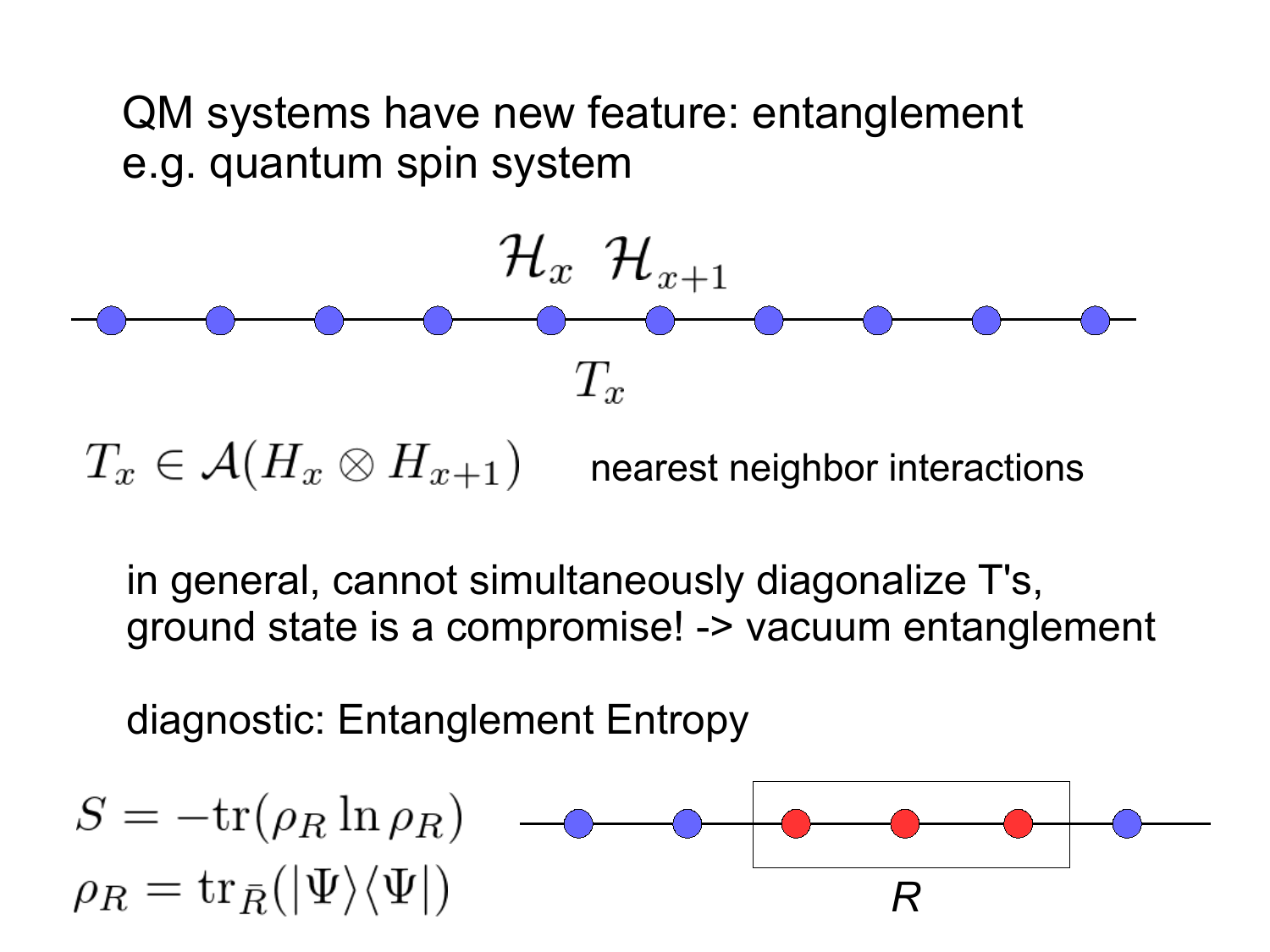Repeat same arguments as in the classical case



1. M is FINITE 2. M is a LOCAL function of fields entanglement nonlocal 3. M is MONOTONIC:  $T + M' \ge 0$  (' is discrete deriv.)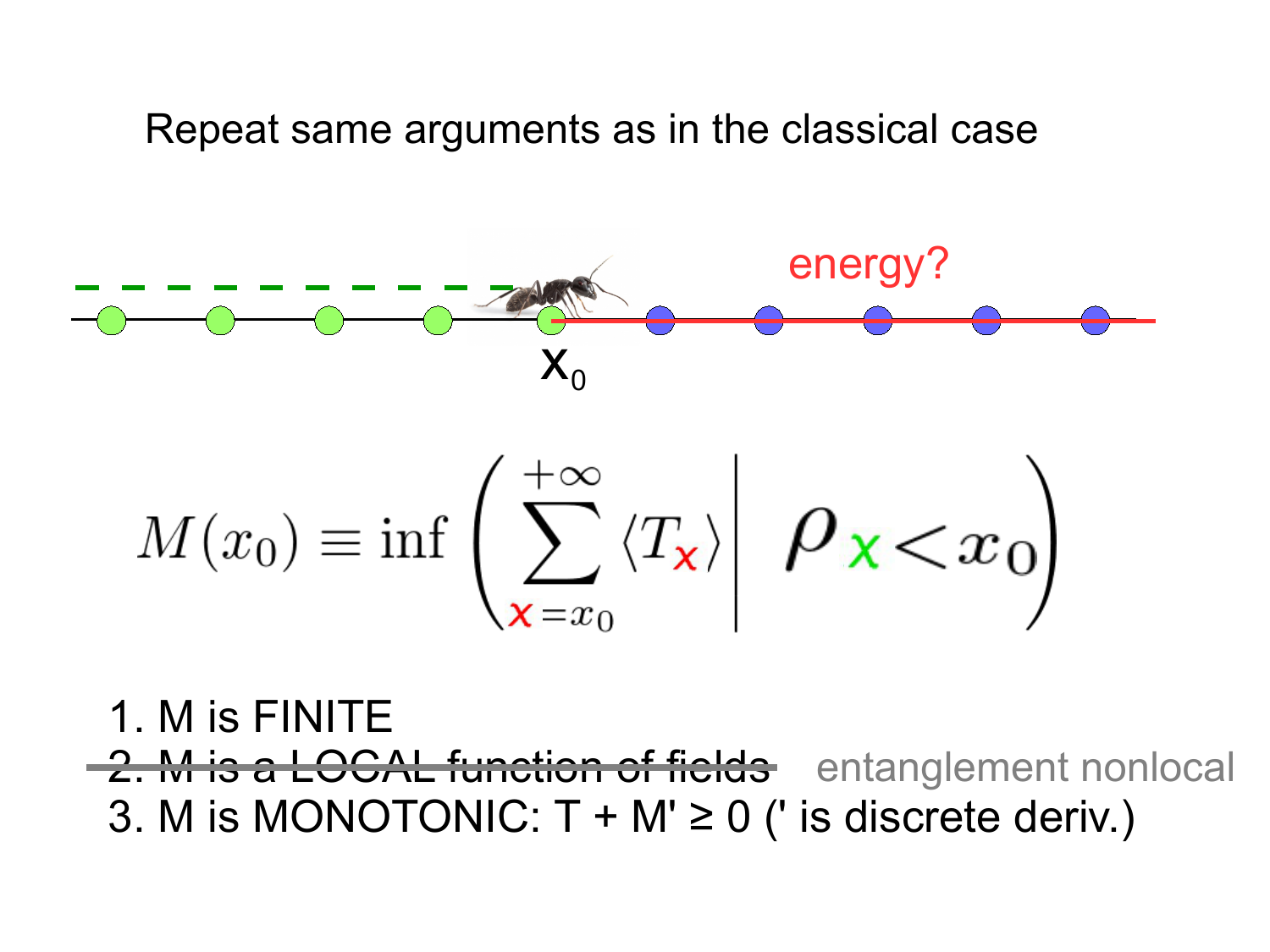#### Entanglement Monogamy: Nonlocal Constraint



enforced by Strong Subadditivity:

 $S(AB) + S(BC) \geq S(A) + S(C)$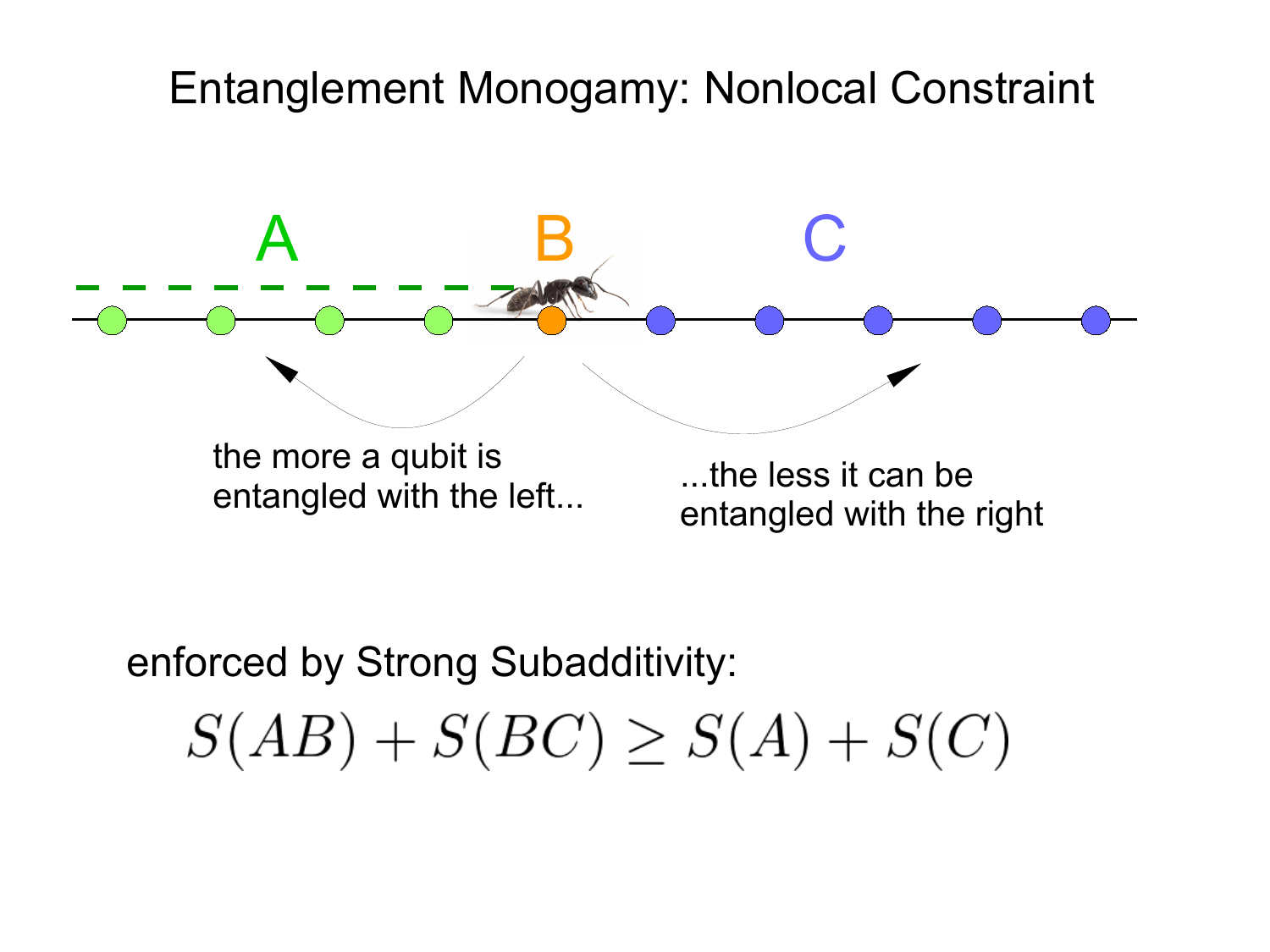So M can be nonlocal, but still tightly constrained

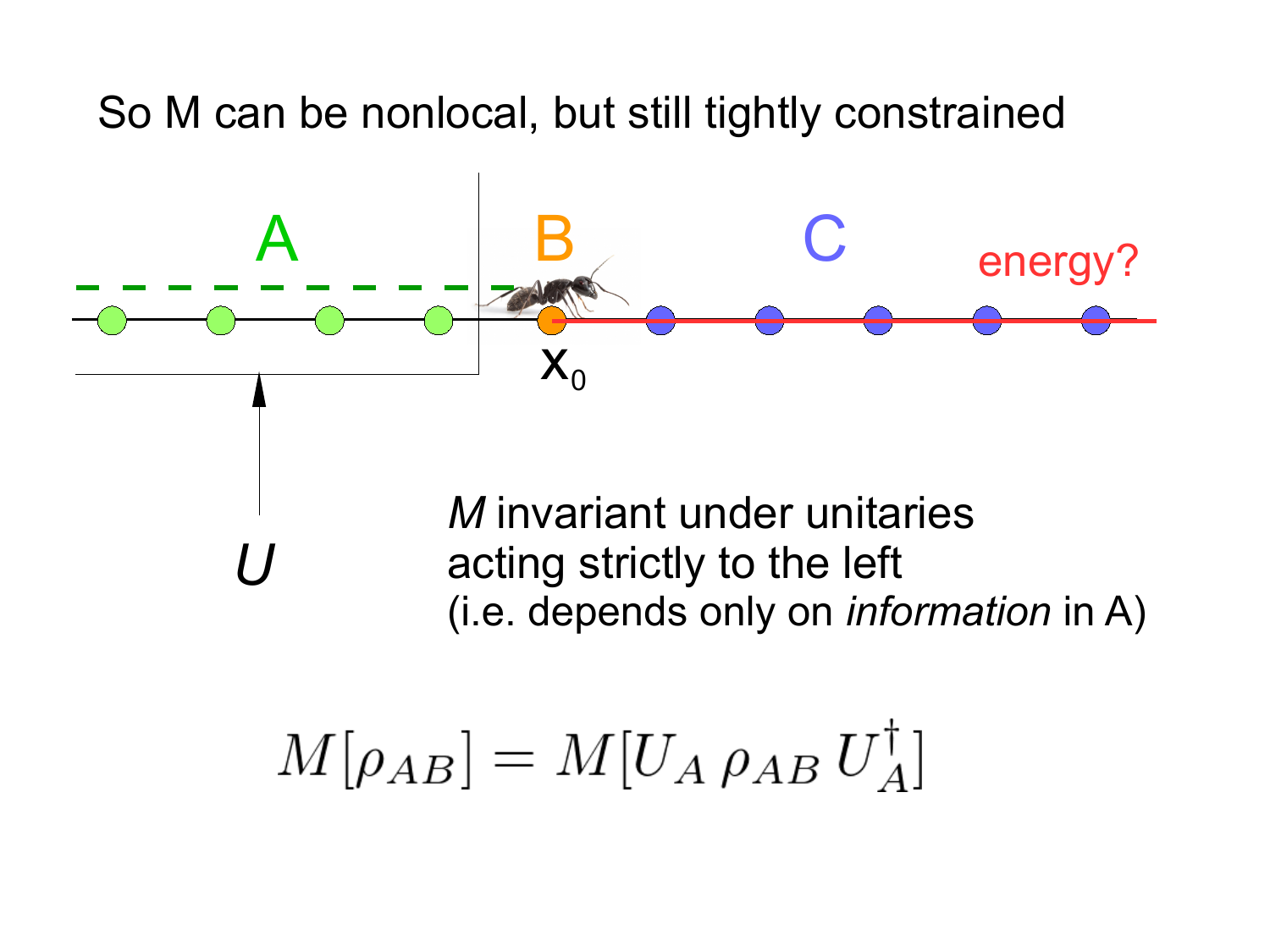So M can be nonlocal, but still tightly constrained



Works for  $M = -S'$  by Strong Subadditivity  $S(A) - S(AB) \geq S(AQ) - S(ABQ)$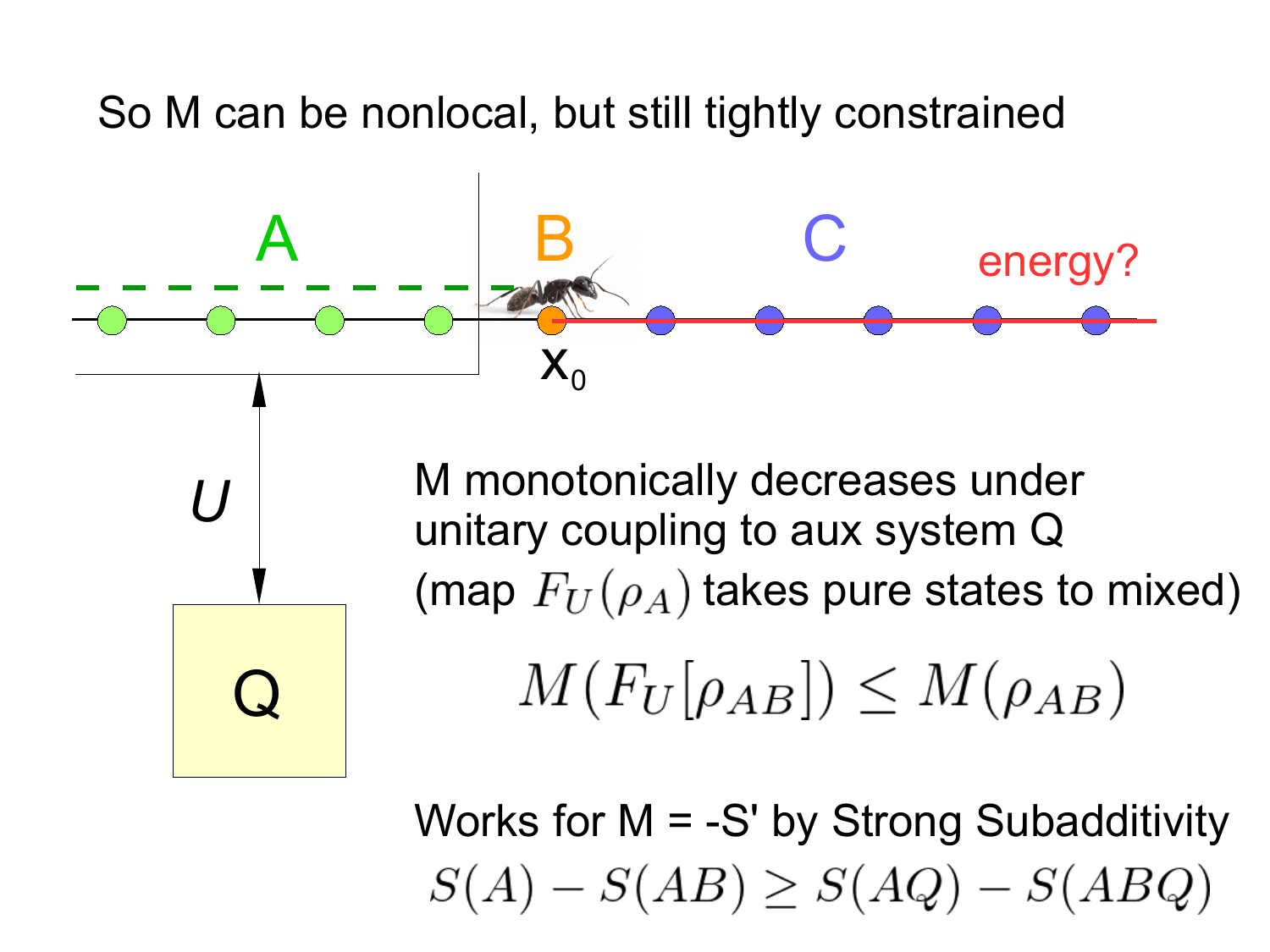## Continuum QFT Limit

$$
M(x_0) = \inf \left( \int_{x_0}^{+\infty} \langle T \rangle dx \, \middle| \, \rho_{x < x_0} \right)
$$

 $i-S'$  is only (weight 1, monotonic) candidate I know for M, would imply QUANTUM ENERGY CONDITION:

$$
\langle T \rangle \geq \frac{\hbar}{2\pi} S'' \qquad (c=1)
$$

coefficient fixed in relativistic field theory by vacuum thermality (Unruh effect):  $\frac{1}{2}$ 

$$
\rho_{x
$$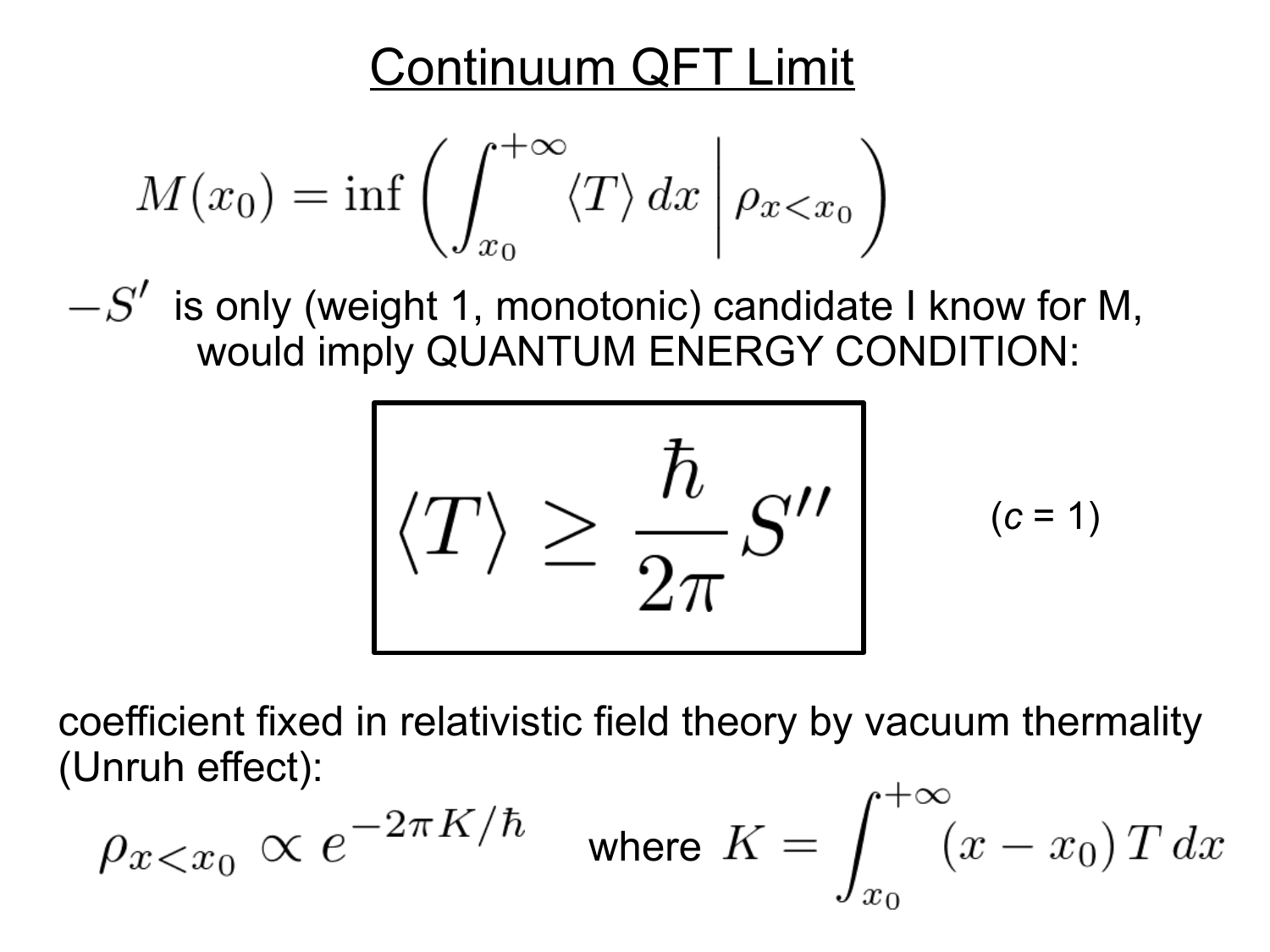By independently boosting "x" and "E", one can argue for several types of energy conditions in  $D = 1+1$ :

**Quantum Null Energy Condition:**

$$
\langle T_{vv} \rangle \geq \frac{\hbar}{2\pi} \partial_v \partial_v S
$$

*v* = null vector

**Quantum Weak Energy Condition:**

$$
\langle T_{tt} \rangle \geq \frac{\hbar}{2\pi} \partial_x \partial_x S
$$

*t*, *x* Minkowksi coordinates

**Quantum Dominant Energy Condition:**

$$
\Big(\langle T_{ab}\rangle - \frac{\hbar}{2\pi}\partial^\perp_a\partial^\perp_b S\Big) t^a u^b \ge 0
$$

$$
\partial_a^\perp = \epsilon_a^b \partial_a
$$

*t*, *u* timelike vectors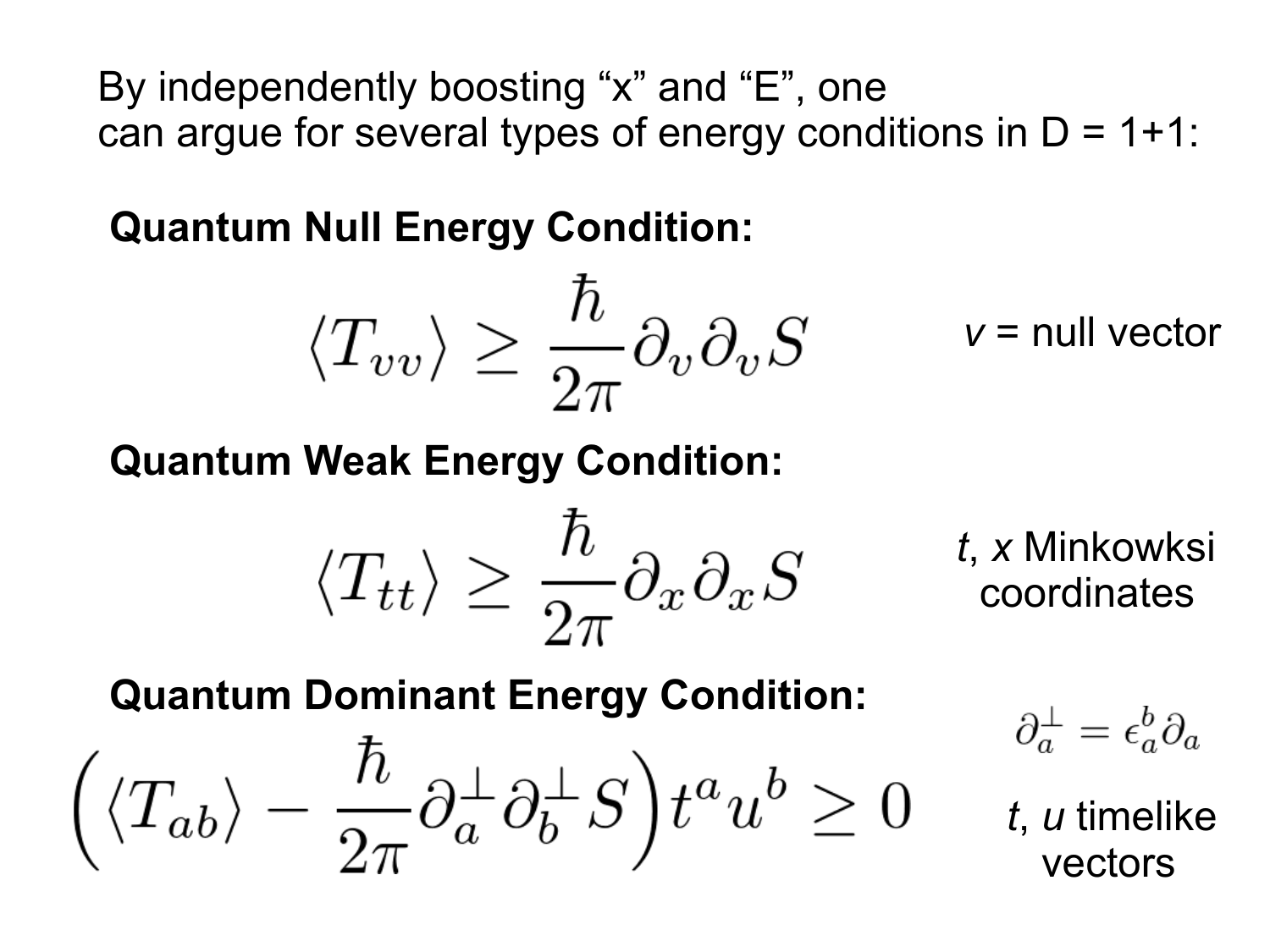#### Extension to Higher Dimensional QNEC?